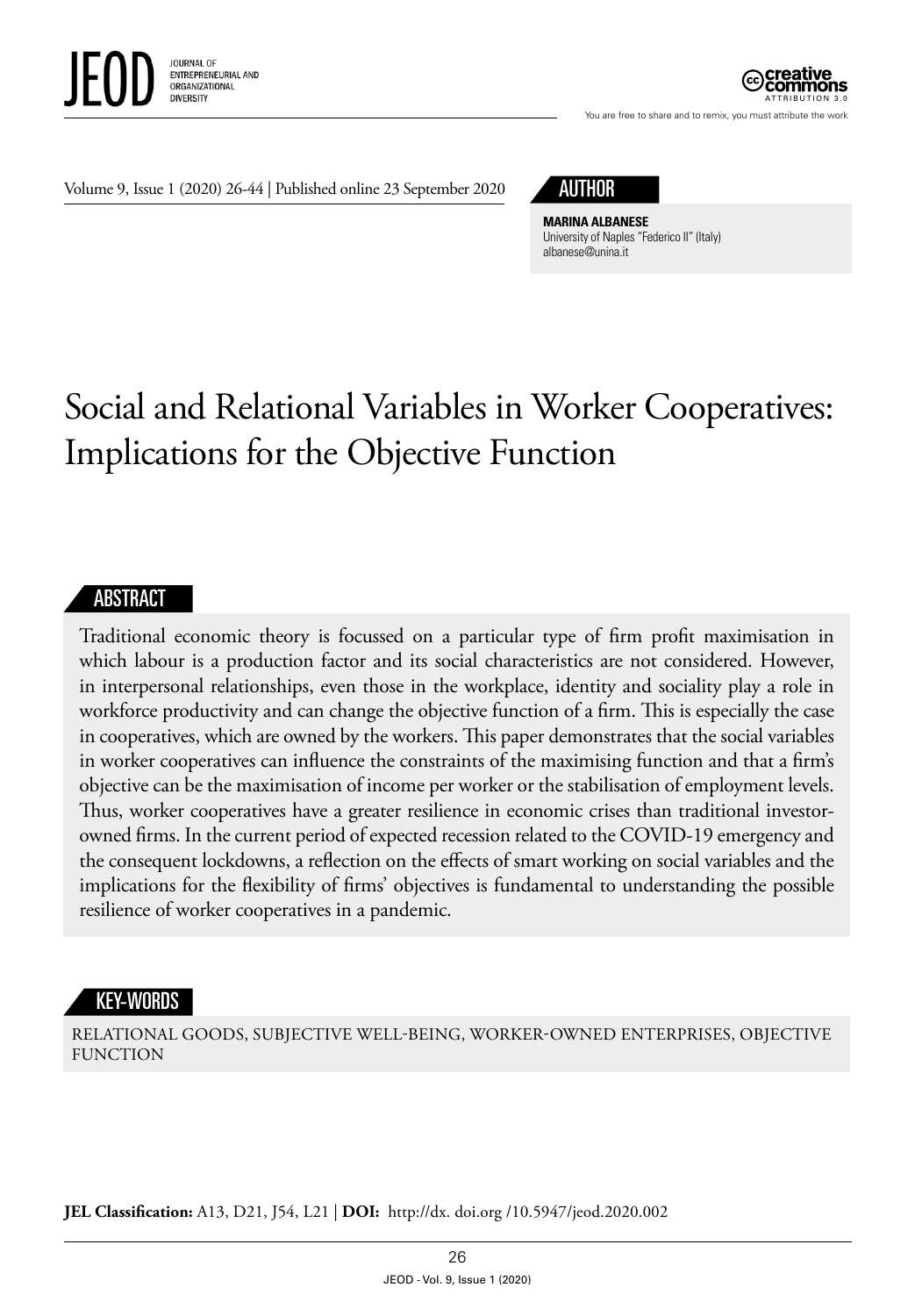#### **1. Introduction**

Classical economists, such as Smith, Marshall and Mill, have affirmed the importance of social interactions in economic analyses. Such interactions include the influence of working conditions on personality<sup>1</sup>. In contrast, the neoclassical approach assumes the self-seeking nature of individuals and rejects social and interpersonal variables; thus, the social aspects of production are excluded. But is this realistic? This approach considers the workforce to be a production factor with similar rules and outputs to other production factors. However, the reality is different in a workforce composed of individuals who have feelings. They are influenced by social and relational variables, and this can affect work performance. Traditional economic analyses do not consider worker identity. Only organisational and ownership factors are examined.

The recent economic literature has focussed on the influence of a good work climate and the mutual support of workers in the production process. Studies indicate that the inclusion of social and relational variables in the economic analysis of an enterprise can provide an understanding of their influence on production efficiency and surplus levels (Rob and Zemsky, 2002).

The present study analysed the effects of the introduction of relational goods<sup>2</sup> on the production function of firms and the role of social norms<sup>3</sup> in a specific type of firm: the worker cooperative, or worker-owned firm (WOF)<sup>4</sup>, in which social norms are fundamental in avoiding the free rider

<sup>1</sup> Marshall (1873; 1890) believed that an individual's personality was shaped by religion and, above all, by work. Smith (1776) affirmed that personality is determined by the three main roles of capitalist society: landowners, capitalists and wage earners. For Smith, the role played by the individual in the society also determined the individual's behaviour in the non-working context according to the values he tended to favour. Mill (1871) considered the associations of cooperatives capable of introducing "a change in society that would combine the freedom and independence of the individual with the intellectual, moral and economic advantages of associative production" (1871: 25).

Relational goods are non-material goods which can only be produced and consumed within groups and which are intrinsically linked to relationships and interactions (Uhlaner, 1989).

<sup>&</sup>lt;sup>3</sup> Identity economics captures the idea that people make economic choices based on both monetary incentives and their identity: holding monetary incentives constant, people avoid actions which conflict with their concept of self. Akerlof and Kranton (2000) provide a framework for incorporating [social identities](https://en.wikipedia.org/wiki/Social_identity) into standard economics models, expanding the standard [utility function](https://en.wikipedia.org/wiki/Utility_function) to include both pecuniary pay-offs and identity utility. The authors demonstrate the importance of identity in economics by showing how predictions of the classic [principal–agent problem](https://en.wikipedia.org/wiki/Principal%E2%80%93agent_problem) change when the identity of the agent is considered. In this framework, social norms are regarded as collective representations of [acceptable](https://en.wikipedia.org/wiki/Acceptance) group conduct as well as individual perceptions of particular group conduct.

<sup>4</sup> Worker cooperatives are enterprises which are owned and controlled by worker-members. In his 1958 model, Ward studied the behaviour in worker cooperatives in a former Yugoslav-type economic environment. He assumed that average labour income maximisation was the objective of the worker-members. Domar (1966) and Vanek (1970) completed the analysis. Currently, the most common explanation of worker cooperatives is provided by the Ward–Domar–Vanek model (Dow, 2018). Because the members of the cooperative are entrepreneurs who take the strategic and distributional decisions, they appropriate the entire value-added (net of the cost of capital). The worker cooperative is the best example of worker-owned enterprises.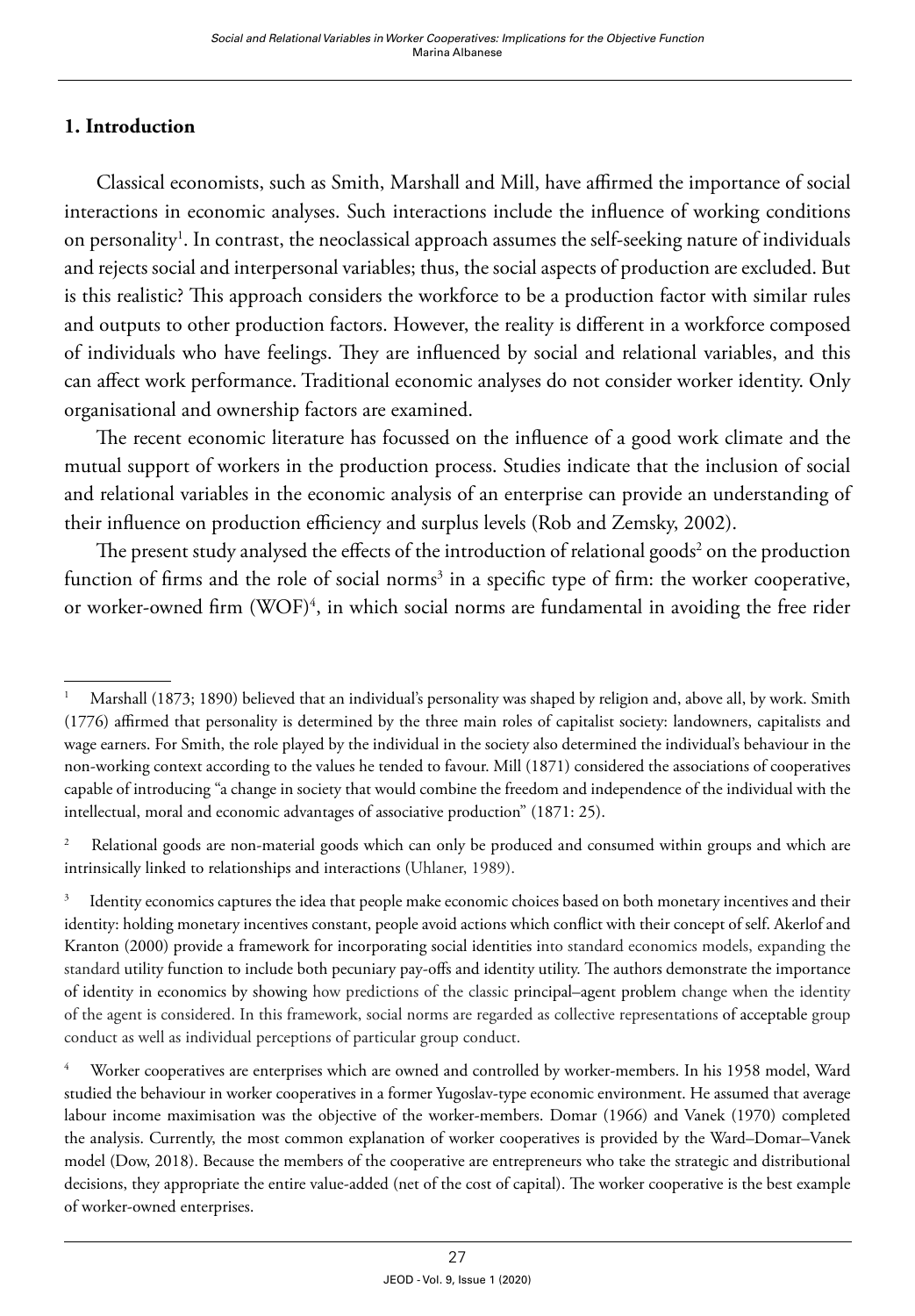problem. Investor-owned firms (IOFs) are ultimately controlled by the capital suppliers, and WOFs are ultimately controlled by the labour suppliers.

The focus of this study is WOFs, which have been resilient in the face of global economic crises<sup>5</sup>. This suggests that although these enterprises have not been spared by these crises, they have experienced fewer firm closures and job losses than traditional businesses. It is possible that relational goods and social characteristics are influential in situations of worker ownership and can modify the objective function of the cooperative<sup>6</sup>.

This study proposes a different perspective for the analysis of human relations in the workplace starting from the literature on relational goods and social norms in the workplace. In particular, previous studies have described the effects of relational goods on output (Bruni and Zamagni, 2007); however, the role of social norms (e.g., not shirking) has not been considered. Moreover, many studies have examined the dual role of the objective function of WOFs (Craig and Pencavel, 1993; Burdín and Dean, 2012) but, thus far, they have not linked social and relational characteristics to the objective function of the firm. The present study contends that these characteristics can have an effect on the constraints of a firm in which the workers are also the owners.

This paper is organised as follows: Section 2 describes the role of relational goods in firms. Section 3 focusses on the social characteristics of firms. Section 4 reports on the resilience of WOFs in terms of job recovery during the recent economic crisis. Section 5 describes a new objective function which includes the social characteristics of WOFs. Section 6 investigates the ability of WOFs to be resilient to the current COVID-19 crisis. Section 7 presents the study's conclusions.

### **2. Relational goods in firms**

In a seminal paper published in *Public Choice* in 1989, Carole J. Uhlaner introduced the concept of relational goods within the rational choice theory7 . Uhlaner (1989: 254) stated:

"These goods arise as a function of a relationship with others … Relational goods can only be enjoyed if shared with some others … [Such goods] exist after appropriate joint actions have been taken by a

<sup>&</sup>lt;sup>5</sup> The 2012 CICOPA-CECOP report (Roelants et al., 2012) demonstrated the high level of cooperative resilience in the face of the financial and economic crisis. Other empirical evidence is reported in Section 4.

<sup>6</sup> Borzaga and Tortia (2017) propose a new approach to the analysis of firms. The enterprise is considered fundamentally as collective action in the pursuit of private, mutual and socially beneficial objectives. In this perspective, investor owned and profit maximizing companies represent special, not general cases of entrepreneurial action. Cooperative enterprises are introduced as organizations in which spontaneous co-operation becomes dominant, though not necessarily exclusive. This approach helps explain their peculiar governance and working rules.

In addition to considering Uhlaner (1989), please refer to the following articles on the subject: Gui and Sugden (2005), Bruni and Porta (2007), Bruni and Zamagni (2007), Bartolini (2010) and Donati (2019).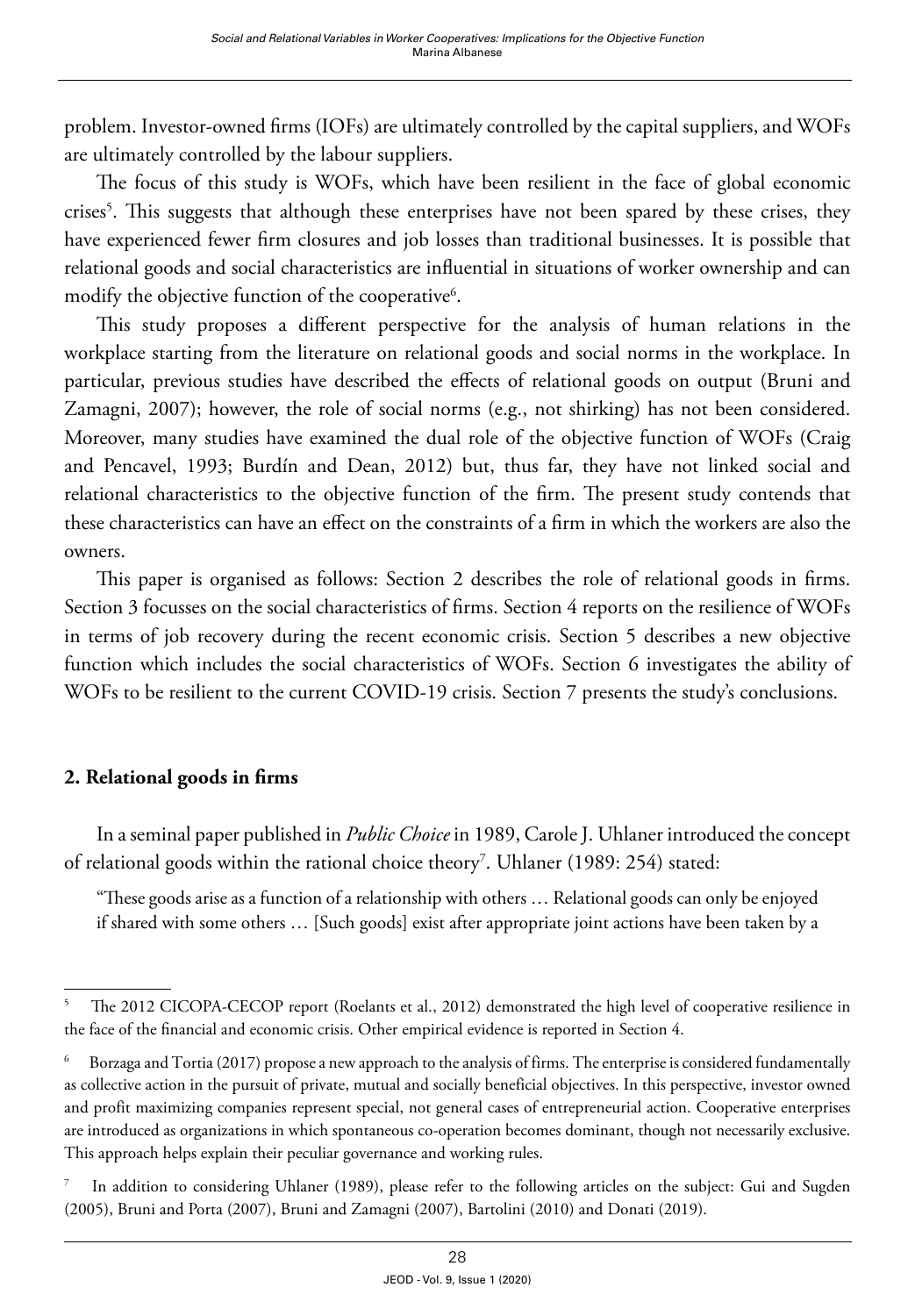person and nonarbitrary others … the others must either be specific individuals or drawn from some specific set. The identity of the 'other' in relationship matters".

The concept of relational goods refers to the quantity and quality of relational experiences. Specifically, relational goods concern interpersonal relationships which are characterised by noninstrumental motivations (i.e. intrinsically motivated relationships). These relationships offer opportunities for social interaction and the development of mutual empathy. Thus, the identities and motivations of the interacting individuals are essential elements in the creation and valorisation of the goods themselves. Relational goods have two specific characteristics. The extent to which they are enjoyed depends on the identities and participation levels of those involved and the quality of the social environment (Antoci, Sacco and Vanin, 2002). They are produced and consumed simultaneously, and externalities are associated with their consumption.

For the most part, relational goods are consumed in private interpersonal interactions. However, in recent years, studies have begun to stress the importance of relational goods which are consumed in the workplace (Gui, 2000; Gui and Sugden, 2005)<sup>8</sup>. In Gui's approach to relationality (2002), these goods offer "instrumental" opportunities for individuals. From a productivity perspective, these opportunities include the ability to specialise in a specific field, the ability to set economies of scale for the consumption and production of material goods and the possibility of achieving a goal which requires collaboration. When most of an individual's life is spent in the workplace, it also becomes a social space. Thus, individuals might produce and consume relational goods within enterprises. The extensive literature on organisation theory indicates that the relationship between an individual and an enterprise is not solely an economic exchange. It also includes a sense of belonging which expresses the fundamental need for identity. This engenders a psychological exchange of intangibles, such as loyalty, mutual trust and a sense of fairness, which are nevertheless real (Rousseau, 1995, cit. Bruni and Zamagni, 2007). Recent studies have shown that the organisational structure plays a role in these dynamics.

A study on WOFs by the European Foundation for the Improvement of Living and Working Conditions (Eurofound, 2019) found that a majority of the workers surveyed found their line managers supportive and encouraging. When asked how supportive their line managers and coworkers were in comparison to those at other organisations, a large majority of the workers indicated that they were "better" or "much better". A worker at a Spanish multistakeholder cooperative stated:

"*From my point of view and personal experience, the work environment here is excellent. My boss and colleagues are very supportive, and I have had all the opportunities to develop. I feel very privileged in relation to my colleagues and my supervisors. We are a kind of family here*".

Because WOFs are value-driven organisations in which worker development and involvement in decision-making are core values, the workers could be expected to have positive opinions of their

<sup>&</sup>lt;sup>8</sup> Gui (2002) also used Coleman's definition of social capital. According to that perspective, social capital results from the changes in interpersonal relationships which facilitate activities that demonstrate the relationship between relational assets and social capital accumulation processes.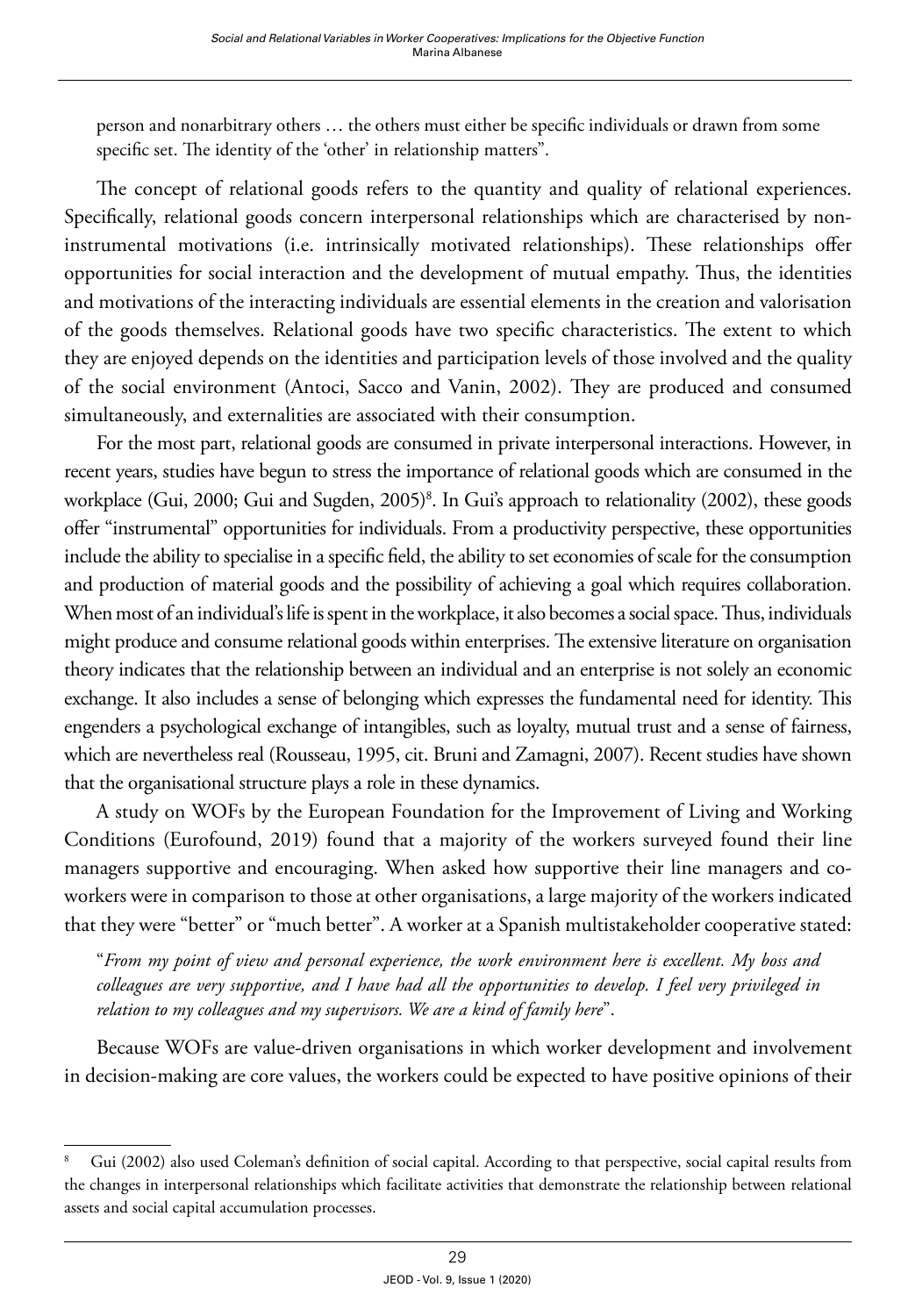colleagues. Some indicated that the levels of support were related to the personal characteristics of the line manager. However, most workers mentioned peer support and the encouraging, friendly, family-like working atmospheres which were an aspect of the organisational culture.

Bruni and Zamagni (2007) asserted that the enjoyment of relational goods was associated with the cooperative action in the utility function of a WOF worker. They affirmed that the consumption of relational goods could have a significantly greater mitigating effect on free riding than would buying the power to make decisions. In our opinion, it is likely that workers at IOFs often have to choose between higher incomes and relational assets. In large companies, career progression often requires moving to other locations, and this results in the loss of workplace relationships and specific capital. Opportunities to achieve career progression while remaining at the same site lead to increased competition among the workers. Rivalries among those involved in productive activity are accentuated as workers seek to impress their owners and supervisors. If workers have the opportunity to work towards achieving common goals over extended periods of time while retaining ownership of the firm, relational goods are more easily consumed in the workplace, and this contributes to positive workplace relationships.

Of course, cooperatives are composed of individuals who can create conflict. They might engage in opportunistic decision-making and thus destroy relationships. Ben-Ner and Ellman (2013) asserted that selfishness and shirking can endanger the economic stability of cooperatives because selfish workers lack the incentive to engage in mutual monitoring. Therefore, they shirk their monitoring and job responsibilities. The solution is to hire unselfish workers who exhibit the identities, social preferences and capabilities which minimise shirking and increase monitoring $^{\circ}$ .

#### **3. Social norms in cooperatives**

The social characteristics of the workforce are related to the importance workers place on coworkers' behaviour. This, therefore, implies a respect for social norms (i.e., norms which are shared by many or most individuals) which are not formally enforced and instead result from players having social preferences which discourage actions causing negative externalities towards others and encourage actions causing positive externalities. In our framework, the respect for social norms is related to the consumption of relational goods among workers. According to our idea, in firms in which relational goods are consumed by most workers, worker behaviours tend to be of great importance and social norms are respected. Microeconomic analyses have considered the role

Puusa, Hokkila and Varis (2016) found that, in some cases, the value of co-operation seemed to be centred on concrete benefits, thereby offering a practical tool for managing individual entrepreneurial activity. The individually orientated co-operators seemed to perceive other members as enabling elements in a purely professional and profitable sense (i.e. an extension of employment opportunities and not the starting point for employment).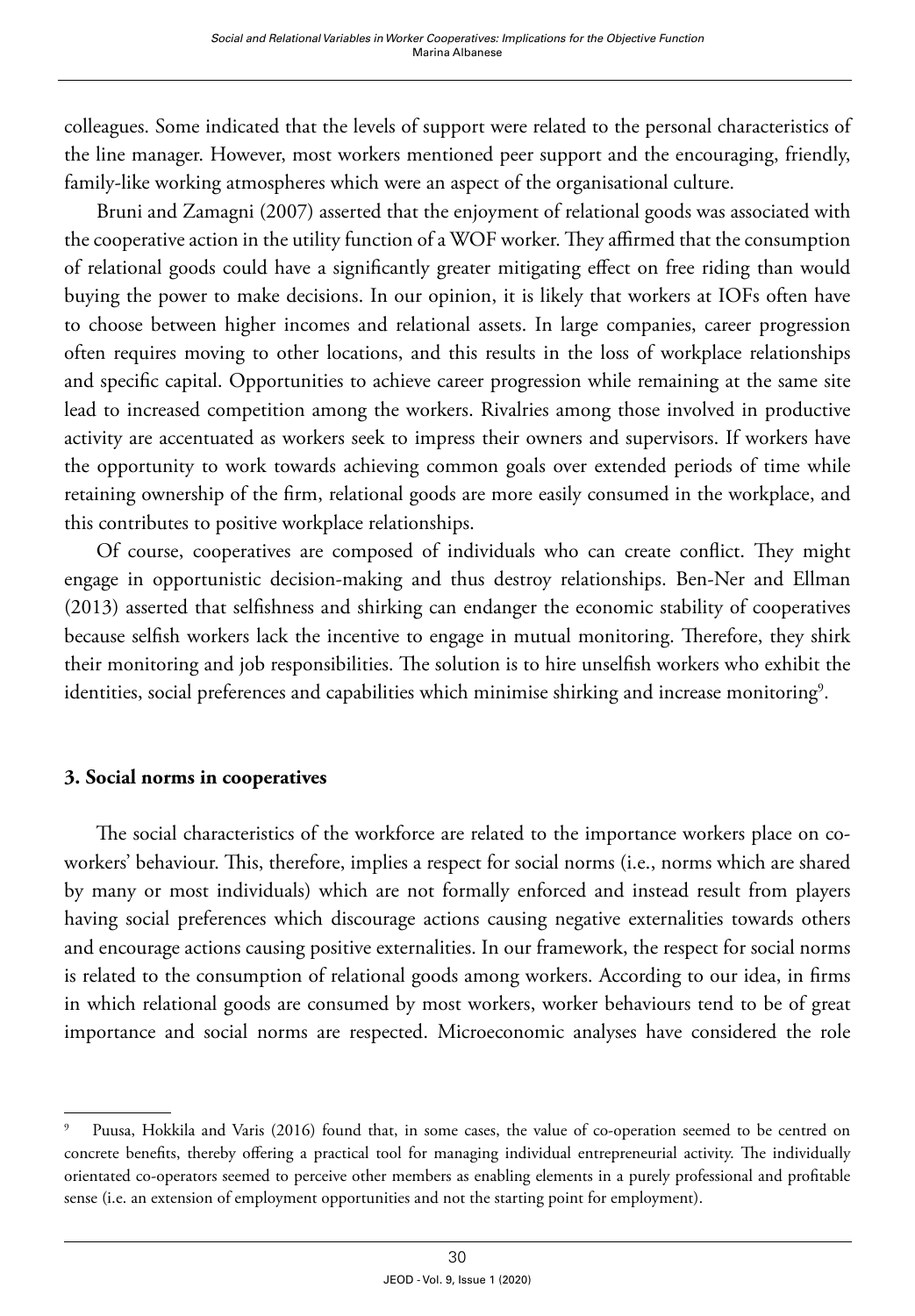of social norms<sup>10</sup>; however, the effect of social norms on firms' incentive structures has received much less attention. The most prominent study is perhaps that of Kandel and Lazear (1992), who developed a model of the norms in work teams in which cooperation has been problematic. Their results have been partially confirmed by other studies (Knez and Simester, 2001; Garicano, Palacios-Huerta and Prendergast, 2005). Huck, Kübler and Weibull (2012) define these norms as resulting from the players' social preferences, which discourage actions which would have negative outcomes and encourage actions which lead to positive externalities. The presence of such externalities triggers the social norms, which promote actions which induce positive externalities. Thus, social norms can have a somewhat positive effect on firm productivity through team incentives.

A growing body of empirical literature suggests that group norms might have significant effects on worker behaviour<sup>11</sup>. In a laboratory study, Fehr, Fischbacher and Gächter (2002) found that individuals in groups with high average contributions made a greater contribution to the public good than those in groups with low contribution levels. Falk and Ichino's (2006) non-laboratory experiment on the effects of peer pressure yielded similar results.

The traditional economic theory of WOFs implicitly excludes considerations of the effects of social norms in the workplace in relation to the free rider problem. In a well-known paper, Alchian and Demsetz (1972) argued that the inefficiency of a partnership would lead to organisational change. They discussed the inefficiency of WOFs for ensuring a sufficient supply of effort and suggested that firms hire a principal to monitor the agents. The monitor should be given title to the firm's net earnings so that he/she has the appropriate incentives for work. Such an arrangement would restore efficiency. It would also change the partnership into an IOF with the monitor effectively acting as the owner $12$ .

Examining the problem of control of the labour process, Putterman (1984) initiated a line of enquiry which was at odds with Alchian and Demsetz's (1972) approach. He indicated that the role of the central monitor need not imply residual claimancy. This role could be performed by other institutionalised agents, such as appointed managers or elected directors. Moreover, the basic idea underlying Alchian and Demsetz's analysis would hold if there are no transaction costs; however, in such a circumstance, there would be no firms (McCain, 1977). If there were no transaction costs, any enterprise could operate efficiently regardless of how the right to participate in managerial decision-making might be assigned. This implies that capitalistic firms tend to be more durable than

<sup>&</sup>lt;sup>10</sup> See Moffitt (1983), Besley and Coate (1992), Bernheim (1994), Albanese and Villani (2015) and the literature cited in these studies.

<sup>&</sup>lt;sup>11</sup> Bandiera, Barankay and Rasul (2005) conducted a very intriguing field experiment.

<sup>&</sup>lt;sup>12</sup> Holmstrom (1982) showed that the free rider problem was the result of not only the unobservability of the actions but also the imposition of budget balancing. In this theory, the principal does not have a monitoring role; thus, specific group incentives alone can eliminate the free rider problem. These incentives impose penalties on those who waste output and award bonuses to those who exceed output. In both instances, the principal should either enforce the penalties or finance the bonuses. Thus, in Holmstrom's view, the principal's primary role is to break the budget-balancing constraint.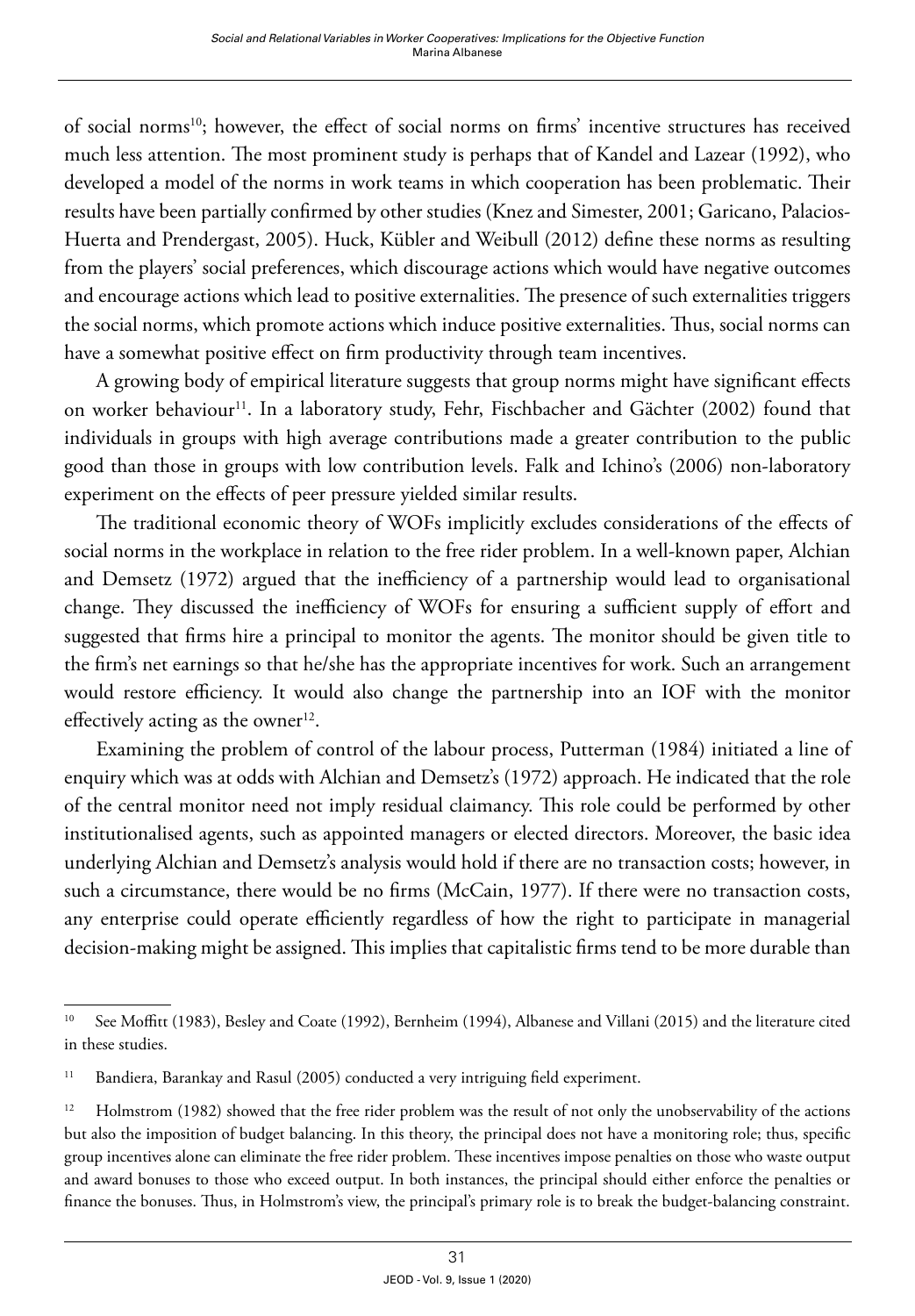self-managed firms not for the reasons identified by Alchian and Demsetz but, rather, as a result of lower transaction costs, especially in the area of governance<sup>13</sup>.

In contrast, Bowles and Gintis (1987; 1998) demonstrated that the risk of worker opportunism in WOFs is lower than in IOFs as mutual monitoring is a strong instrument for increasing the probability of successful monitoring. Ben-Ner (2018) asserted that cooperatives are grounded in a relatively cohesive community of interest, such as the workplace. This cohesion moderates the free riding problem and the provision of the needed resources at the founding of the organisation.

More recently, Thompson (2015) proposed a "social" theory of the firm. It privileges "deep-level cooperation" and the solidaristic behaviour on which it is predicated. A crucial feature of the theory is that the bureaucratic organisational structures required for coordination may jeopardise deep cooperation because of their adverse effects on behaviour. Although an appropriate organisational culture can mitigate the effects of this trade-off, it must still be substantiated in organisational structures, thereby giving rise to distributive issues. This shows that cooperatives would be better positioned to achieve an organisational culture of deep cooperation than would conventional firms<sup>14</sup>. Far from failing to achieve coordination, as has been implied by the competence-based theories, cooperatives might be better able than conventional firms to implement the bureaucratic organisational structures which might be required for coordination (i.e. hierarchical management systems and a complex division of labour) without compromising deep cooperation because worker control could counteract any adverse behavioural effects<sup>15</sup>.

Craig and Pencavel (1992; 1994) and Craig et al. (1995) found slightly higher labour productivity and technical efficiency (6–14 per cent) in cooperatives than in unionised and nonunionised IOFs. Bartlett et al. (1992) found better economic performance in WOFs than in IOFs in

<sup>&</sup>lt;sup>13</sup> Many studies have shown that some forms of monitoring, as with the division of labour and other aspects of organisational structure, are chosen not for efficiency but for maintaining and reinforcing the employer's authority (Marglin, 1974).

<sup>&</sup>lt;sup>14</sup> Thompson (2015) affirms that the predominant economic theories of the firm neglect the importance of cooperation based on trust and loyalty and that, as a result, their criticisms of worker cooperatives are incomplete. While competencebased theories tend to focus exclusively on coordination and thus fail to acknowledge that the development and application of productive knowledge also involves cooperation, contract-based theories cling to a rigid model of behaviour which does not account for the type of cooperation thus involved. Thus, although contract-based theories denigrate cooperatives for failing to achieve cooperation, cooperatives may, in fact, be more propitiously situated than conventional firms to achieve the cooperation involved in the development and application of productive knowledge.

<sup>&</sup>lt;sup>15</sup> Sacchetti (2015) provided a taxonomy of production organisations on the basis of the social preferences related to two variables: (i) the form of governance (i.e. ownership and control rights) and (ii) other strategic decisions which characterise the management of the company at a more operational level once its fundamental legal structure has been chosen. The author asserted that cooperative firms set up processes which include at least one major stakeholder. This is typically not the investor but the weakest stakeholder (i.e. the stakeholder which would incur the greatest loss if it were not an owner). Inclusion preferences, however, do not extend beyond membership. Albeit founded upon democratic governance principles, these cooperatives are accountable mainly to their members. Thus, they do not implement specific practices for the inclusion of other types of interests. This could also be one of the limits of cooperatives.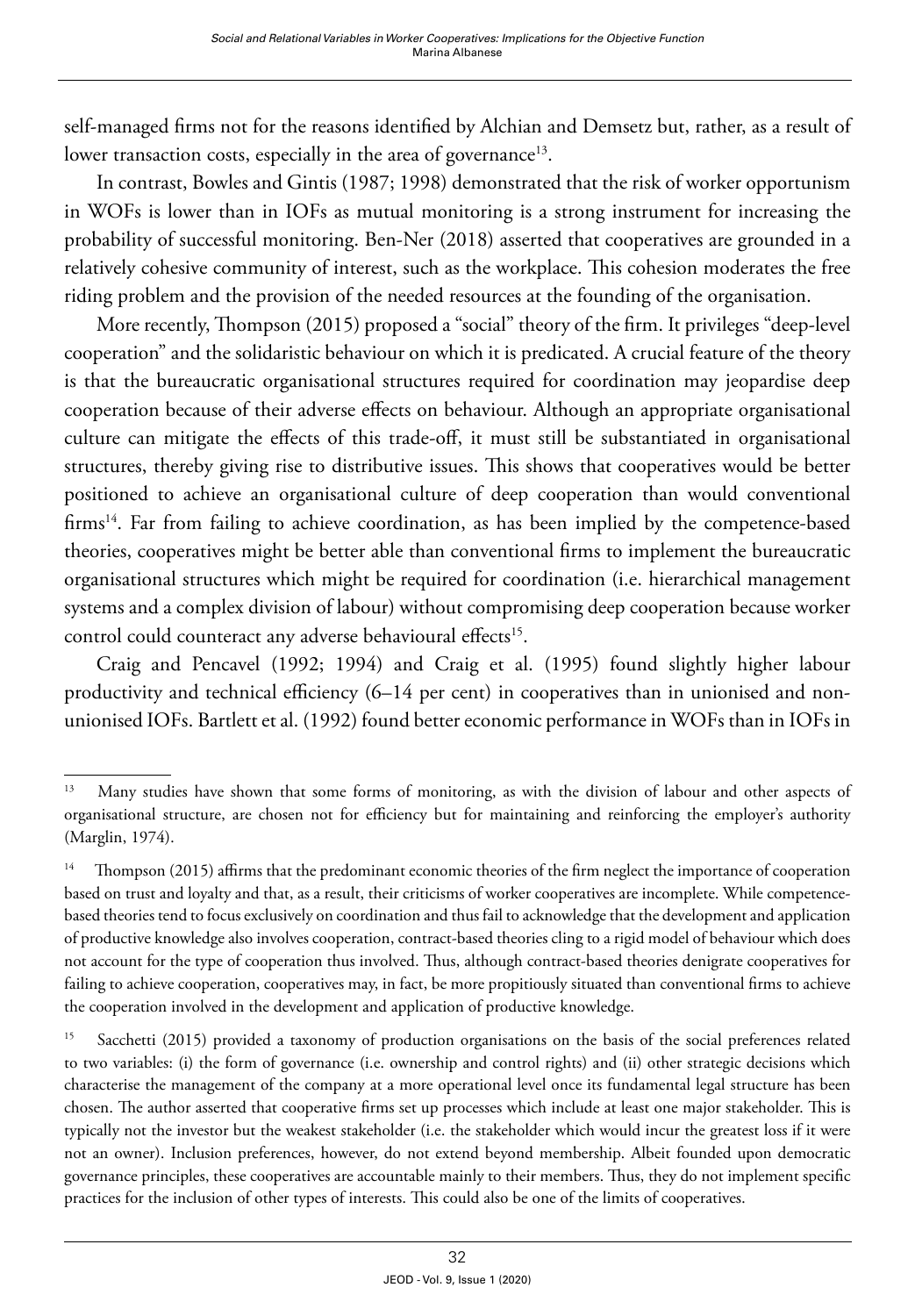Italy's industrial sector. In particular, they found strong evidence that Italian producer cooperatives achieve higher levels of both labour and capital productivity than comparable investor-owned firms. Their results can be attributed to three distinct organisational features which lower organisational costs and increase worker welfare and productivity in cooperatives: (i) cost reductions through a flatter organisational structure and fewer intermediate clerical positions devoted to monitoring activities; (ii) cost reductions through conflict reduction, which leads to a lower incidence of sabotage and strikes or other forms of industrial action; and (iii) improved worker involvement through membership representation. In experimental settings, Frohlich et al., (1998) obtained similar results for worker productivity and wage equity.

Dow (2018) asserted that the survival advantages of WOFs over IOFs reflected the selfselection of unusually productive workers. WOFs fare very well against capitalistic firms because they tend to offer non-pecuniary benefits which IOFs cannot replicate. In addition, we believe that the workers' consumption of relational goods in a workplace which favours good relationships creates a basis for the respect for social norms. Thus, the characteristics of WOFs enable them to have a greater adherence to social norms than would IOFs. Of course, this depends on the worker characteristics<sup>16</sup>. In general, the findings of theoretical and empirical studies seem to indicate that WOF organisational structures and governance models encourage a respect for social norms. This is manifested in less free riding and opportunism than that observed in IOFs.

#### **4. Job recovery in worker cooperatives**

The high resilience of WOFs during the recent economic crisis demonstrates the role of organisational structures in response to economic phenomena. Alves, Burdín and Dean (2016) highlighted the greater employee resilience, as exhibited through job creation and destruction, in labour-managed firms than in IOFs. Workers place greater value on employment stability (Guest, 2002; Depedri, Tortia and Carpita, 2012). Therefore, increased stability would be associated, *ceteris paribus*, with improved worker welfare, which could translate into lower absenteeism and turnover and increased productivity. Burdín and Dean (2009) made an economy-wide comparison of WOFs and IOFs in Uruguay in 1996–2005. They found substantially more pronounced wage variations in cooperatives than in conventional enterprises. This differential was explained by the cooperatives' need to maintain employment stability during the economic fluctuations and crises, which began in 2001.

Arando et al. (2010) indicated that the employment creation and preservation rates in the Mondragon group of WOFs in 1983–2009 were much higher than the average rates for the Spanish

<sup>&</sup>lt;sup>16</sup> As was previously indicated, Ben-Ner and Ellman (2013) found that if the workers are selfish, the cooperative cannot survive.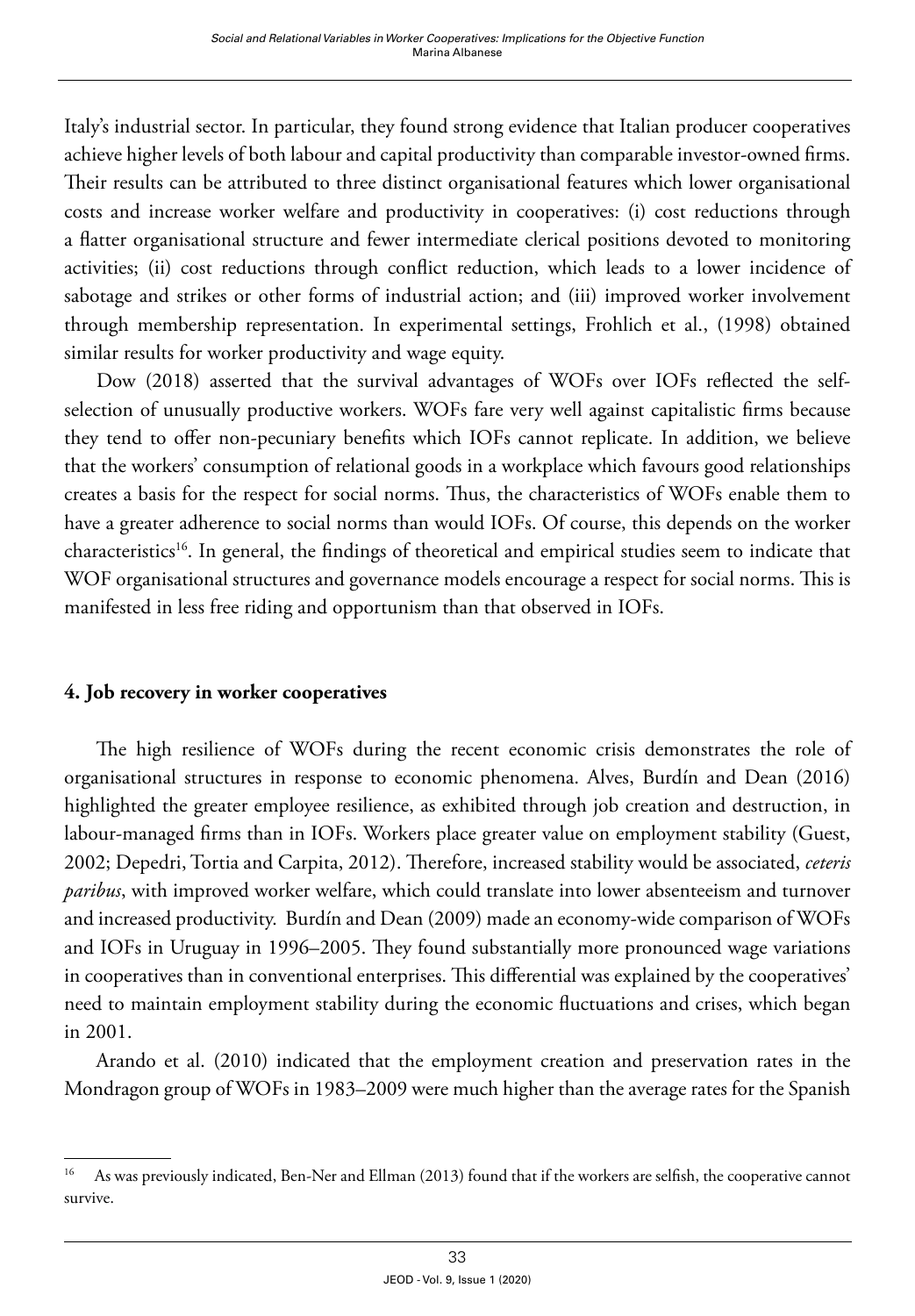economy, both in and outside the Basque Region where the group is located. The analysis of firm performance during the economic crises indicates that the Mondragon cooperatives engaged in less adjustment of employment (or did not adjust at all) in response to reduced firm performance. The same study observed that during the 2009 economic crisis, the Mondragon industrial cooperatives laid off fewer than 1 per cent of their worker-members<sup>17</sup>. This was attributed mainly to flexible wages and work schedules. Following the 2007–2008 financial crisis, employment in the entire Mondragon group fell by approximately 9 per cent; however, only temporary, non-member workers were affected. This was in contrast to the 20 per cent drop in employment in Spain and the 2 per cent drop in the Basque Region. Delbono and Reggiani (2013) studied a group of Italian production cooperatives in 2003–2010 and 1994–2011. They compared the performance of the cooperatives with the overall trend in the same sectors and found that wage adjustments had a stabilising effect on employment with respect to demand shocks.

The 2012 CICOPA-CECOP report (Roelants et al., 2012) confirmed the high level of cooperative resilience in the face of the financial and economic crisis. Focussing on France and Spain, the report argued that although cooperatives were spared by the crisis, they were better able than other types of businesses to limit firm closures and redundancies. In some cases, they restored a job creation pattern. Some national actors, particularly in Spain and Italy, have attributed this to the workers' acceptance of reduced hours and wages (Eurofound, 2019). Other studies have highlighted the capacity for job retention and even job growth in the face of economic crises (European Parliament, 2013; Pérotin, 2016).

In the next section, the results of the empirical data and the fundamental role of the social and relational variables in firms are discussed.

#### **5. The social variable in the objective function of cooperative firms**

Many studies have analysed the dual aspects of the objective function of WOFs. This is at odds with the studies which focussed on the maximisation of income per worker, as proposed in the traditional Ward–Domar–Vanek (WDV) model. Specifically, Craig and Pencavel (1993) estimated the parameters of a generic objective function which considered the behavioural assumptions suggested by the WDV theoretical model. The study focussed on a panel of WOFs and conventional firms in the plywood industry in the United States. The cooperative chose the employment level, work hours, wages and inputs in order to maximise the workers' welfare. The results indicated that the WOFs had a variety of objectives which emphasised both employment and income per worker. The study considered several production functions, including the generalised Cobb–Douglas form and quadratic and transcendental logarithmic (translog) functions. The cooperatives and the

<sup>&</sup>lt;sup>17</sup> Members who were made redundant continued to receive 80 per cent of their wages.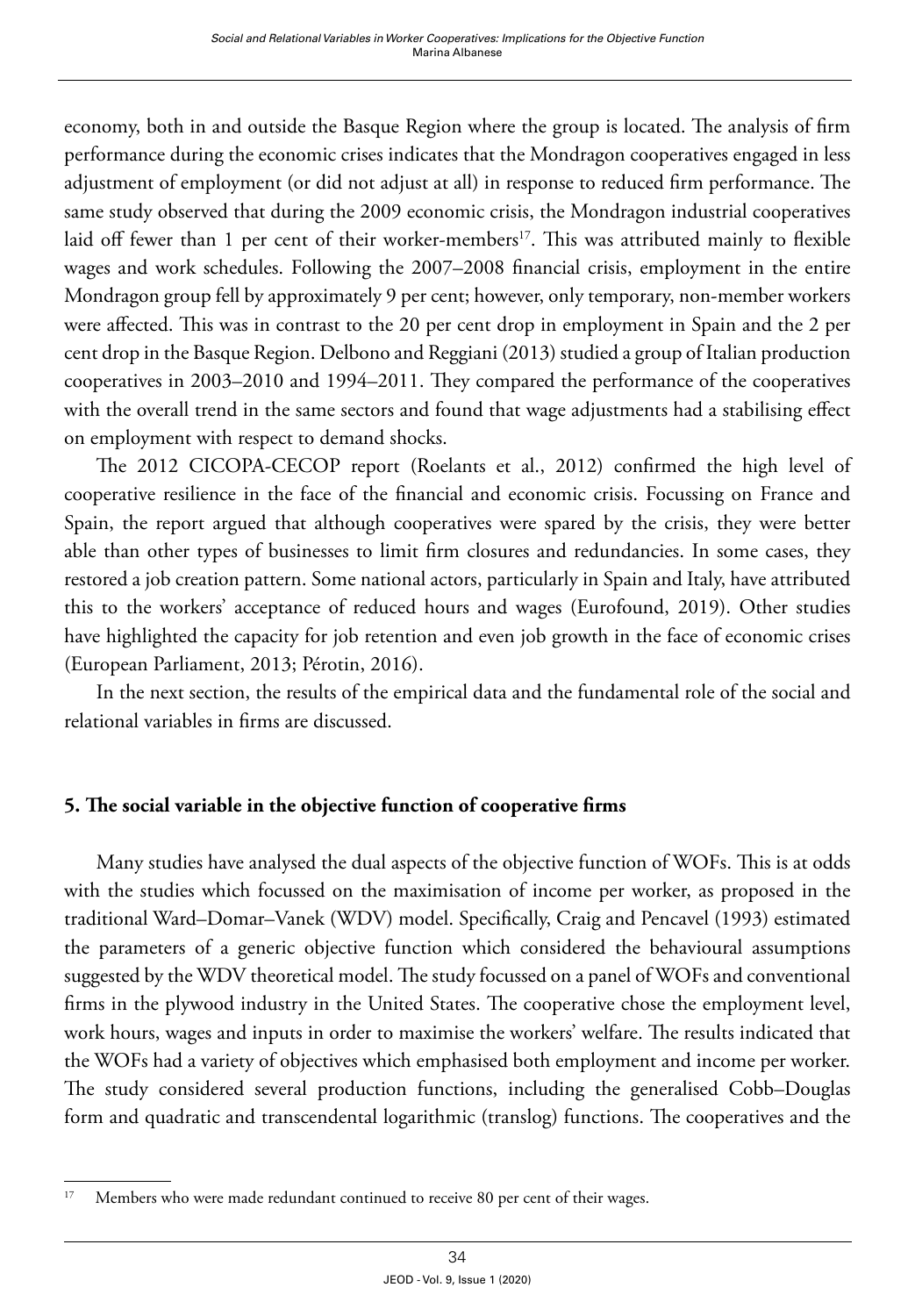conventional firms were assumed to have the same production technology. Craig and Pencavel found that no simple behavioural model adequately described the cooperatives. Therefore, to the extent that the cooperatives deviated from profit maximisation, they did so by placing a positive emphasis on employment rather than income per worker. The study concluded that there was little support for the assumptions of the traditional cooperative model; however, they cautioned that the estimation of the parameters was imprecise<sup>18</sup>.

 Burdín and Dean (2012) provided new evidence on the objectives pursued by workermanaged firms. Following a strictly neoclassical framework but allowing for a more general specification of the WOF goals, they demonstrated the inaccuracy of the assumptions of the basic neoclassical model. Their results support the view that WOFs are concerned with both employment and income per worker. Their model drew almost entirely on that of Craig and Pencavel (1993). Thus, Burdín and Dean's estimation of the parameters of a generic welfare function showed that these parameters determined the relative importance of income per worker vis-à-vis employment levels in WOFs. They measured wage and employment elasticity to determine the optimal level of welfare in WOFs. They used a general objective function which was written as a Cobb–Douglas function of total profit and total employment (where profit was income per worker minus opportunity cost per worker), all multiplied by employment. As in Craig and Pencavel (1993), workers' interests are weighted by theta parameter. A theta value near zero implied employment maximisation, a theta intermediate value implied mixed objective and a theta value approaching positive infinity implied the maximisation of income per worker. In their model, the theta value was defined as the worker's interests relative to the group's (Burdín and Dean, 2012)<sup>19</sup>.

The cited models contain few references to the social aspects and simply show the dual nature of the objective function to be maximised in WOFs. We believe that the inclusion of social and relational variables in the organisational dynamics of cooperative firms and the workers' ownership can influence the objective function of WOFs and can also explain the resilience of WOFs. Specifically, the objective function of a WOF is partly lucrative and partly social (Zamagni and Zamagni, 2008). The lucrative part places an emphasis on maximisation of income per worker, and the social part emphasises the role of job retention. Starting from this hypothesis, we present a model in which the first or second element prevails with reference to the economic environment the company faces and in relation to the consumption of relational goods among workers.

<sup>&</sup>lt;sup>18</sup> Dow (2018: 93) provided a comprehensive analysis of Craig and Pencavel's (1993; 1994) contributions to the study of the objective function of worker cooperatives.

<sup>&</sup>lt;sup>19</sup> It would also be interesting to conduct a formal analysis in which the value of the theta parameter in their model is defined with regard to the relational variable(s) to measure the optimal welfare level of a cooperative firm. However, the results of their model would probably be unchanged because the theta value would be closer to zero in worker cooperatives, in relation to the consumption of relational goods in the firm.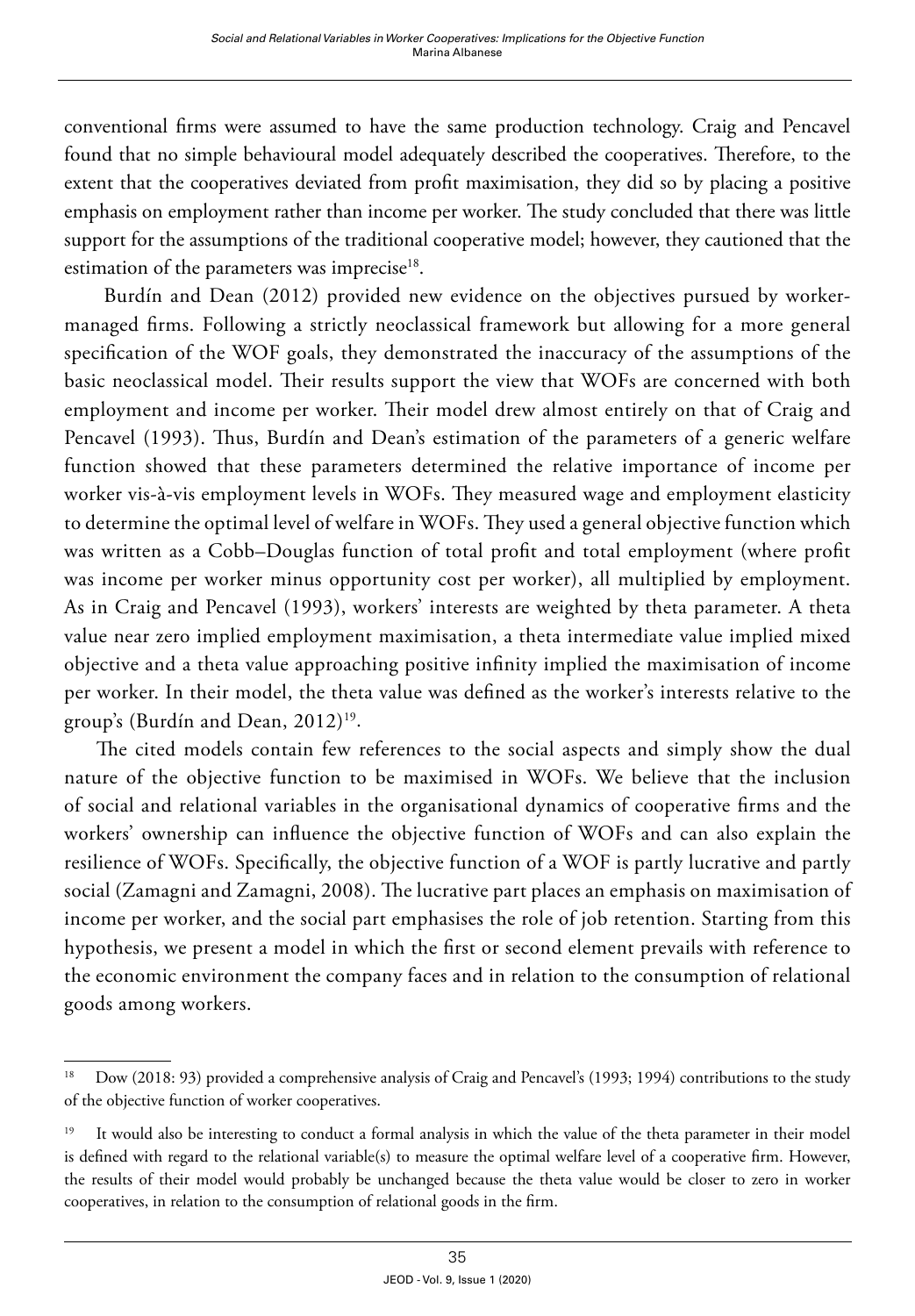The following analysis of WOFs is not a formal analysis of the effects of social and relational variables on workforce performance<sup>20</sup>. It is an examination of the effects of social characteristics on workers in terms of the objective function. It is assumed that the IOFs and WOFs had equal productivity and a competitive labour market. The level of sociality in a firm is defined by the value of parameter s which can be 0 or 1. We assume that the value of s is positive if more than an average number of workers consume relational goods in the workplace. In particular, we assume that L is the total number of workers in a firm and L*r* is the portion of workers consuming relational goods in the workplace. The value of s is one if  $L_r$ > $L/2$  and is zero if  $L_r$ < $L/2$ .

The value of *s* could modify the firm's objective function in a situation in which the workers are also the owners and can thus decide to modify members' income.

The following is an analysis of a standard enterprise which generally corresponds to an IOF. The profit function of a generic IOF *j* is represented by the following equation:

$$
\pi_j = X_j - w_j L_j - r_j K_j \tag{1}
$$

where  $X_j$  represents total revenue,  $w_j \, L_j$  is the cost of labour and  $r_j K$  is the cost of capital (where the interest rate is *r* and capital is *K*). The objective is to maximise profit or, in the event of a crisis, to stabilise its value. In the event of revenue contraction, it cuts costs through lay-offs. Consequently, the objective of the IOFs during a crisis is subjected to the constraint:

$$
\pi_{j(t)} = \pi_{j(t-1)} \tag{2}
$$

In the case of a demand shock, total revenues  $(X_j)$  decrease, and in order to respect the constraint of Equation (2), reducing the cost of labour  $\overline{w}_j$   $L_j$  is the only solution. If the capital costs and wage levels do not change  $(w_{i(t)}=w_{i(t-1)}=\overline{w})$ , as exogenously determined by the capital and labour markets, the only solution to respect the constraint is to reduce  $L$  through lay-offs  $(\delta X_{\!j}\!\!=\!\!\delta\overline{w}_{\!j}L_{\!j}).$ 

The value (zero or positive) of parameter s does not influence the constraints or objectives of IOFs. The workers and owners are not the same individuals. Thus, if a good working climate is associated with the workers' consumption of relational goods (i.e. the value of the parameter s is positive), the owner of the firm does not consider this parameter in its maximisation process because the owner's consumption of relational goods is zero. In this case, the value of s is always considered 0.

In WOFs, the members are also the owners of the enterprise. Thus, to save their jobs and those of the other workers, they can make choices, such as instituting reduced profits and/or flexible wages. In analyses based on the traditional cooperative (WDV) model, the maximised value is the average income, and the value of the residual which is realised is distributed in full among the members. Therefore, the income of the members of a generic WOF is represented by:

$$
\pi_{\rm si} = \pi_{\rm i}/L_{\rm i} \tag{3}
$$

<sup>&</sup>lt;sup>20</sup> This was examined by Bruni and Zamagni (2007).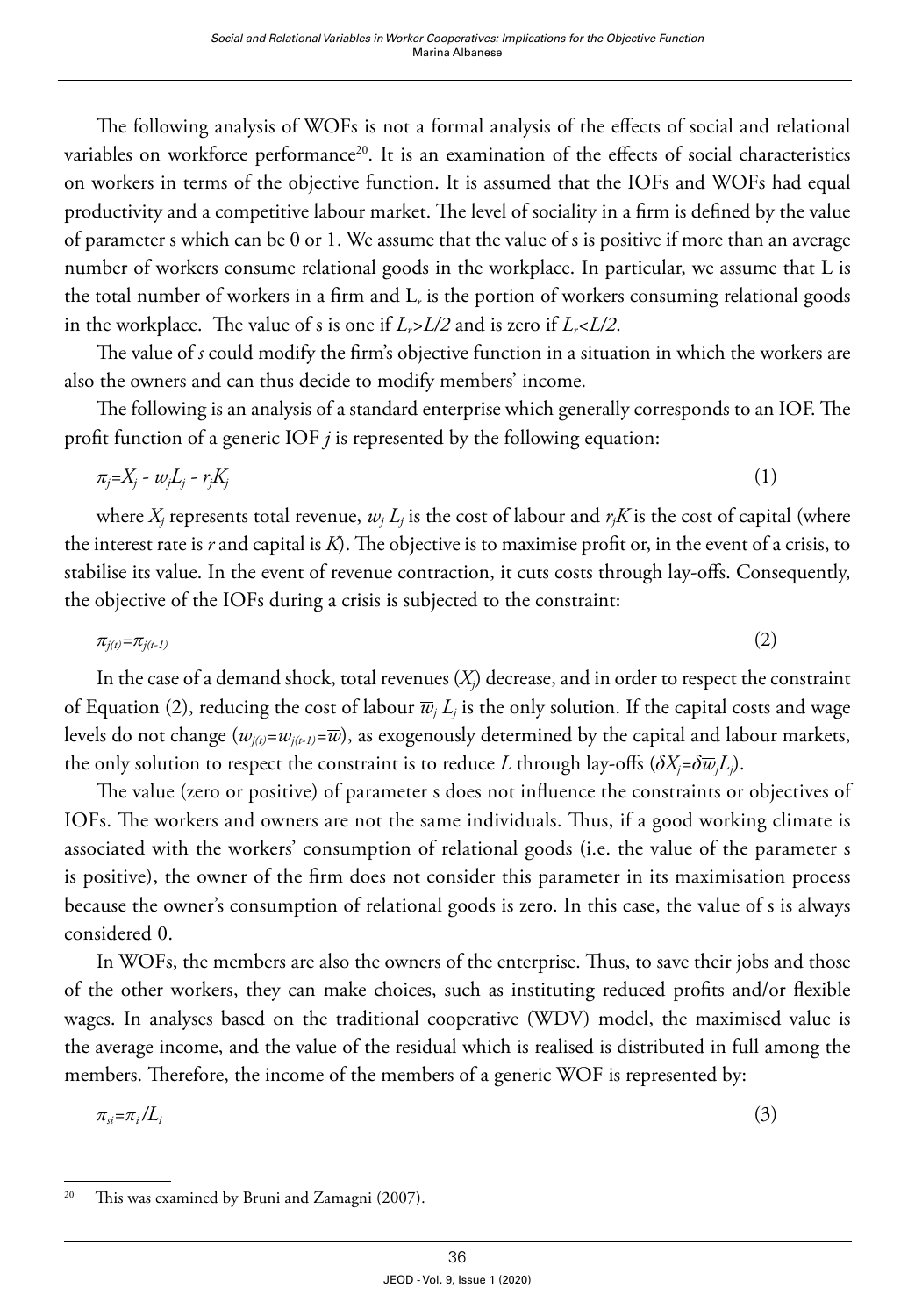where  $\pi_i/L_i$  is the employee's share of the profits:

$$
\pi_i = X_i - w_i L_i - r_i k_i \tag{4}
$$

where  $X_i$  presents the total revenues,  $w_i L_i$  is the cost of labour and  $r_i k_i$  is the cost of capital (where the interest rate is *r* and capital is *K*) 21.

If, as probably happens in relation to the results of the literature on the resilience of cooperatives, in WOFs the value of parameter *s* is 1, the workers enjoy the benefits associated with the consumption of relational goods<sup>22</sup>. It is like a virtuous circle. The consumption of relational goods fosters a respect for social norms, and this creates a good working climate in which the relational goods are more easily consumed. Thus, the social characteristics are a component of the objective function as the lucrative aspect<sup>23</sup>. It can, therefore, be hypothesised that in crises, the social function of the cooperative would be the preservation of jobs (*L*) because of the importance of worker identity and the solidaristic preference for job preservation. Therefore, the objective of a WOF during a crisis could be subjected to the following constraint:

$$
L_{i(t)} = L_{i(t-1)} \tag{5}
$$

In the case of a demand shock, if total revenues (*Xi*) decrease, keeping steady the cost of capital, the only solution to respect Equation (5) is to reduce profits:

$$
\pi_{i(t)} < \pi_{i(t-1)} \tag{6}
$$

Thus, the members' incomes decrease:  $\pi_{si(t)} < \pi_{si(t-1)}$ .

However, they can only decrease to the minimum required by the average member  $(\pi_{\text{sim}})$ :

$$
\pi_{\text{si}(t)} = \pi_{\text{si}(min)} \tag{7}
$$

Thus, if the cost of capital  $r_i$ ,  $k_i$  and the number of workers  $L_i$  are fixed, when  $X_i$  is reduced, the only solution to comply with the constraint imposed by Equation (5) is to reduce the workers' share

<sup>&</sup>lt;sup>21</sup> In the original Ward (1958) model, worker cooperatives, for the sake of maximising average income revenue per worker, would react to the increased output prices by reducing employment. The critics of worker cooperatives have considered this conclusion a perverse effect of the reaction to market stimuli. It has been widely criticised theoretically (e.g., Meade, 1972; Drèze, 1976) and refuted by several empirical tests (e.g., Bonin, 1981; Montias, 1986; Nantz and Sparks, 1990). In most studies, WOFs appear to have a more rigid but not downward sloping supply curve. This supports the present study regarding the enduring rigidity of cooperatives *L*.

 $22$  We can also have a case of WOFs in which the value of s is 0 as social and relational variables are not important for most of the workers. In this case, there is no difference from IOFs in terms of the constraint of the objective function. They will maximise individual profits, respecting equation (2).

<sup>&</sup>lt;sup>23</sup> The parameter does not appear in the formula, as we simply assumed that the value of s equals unity in WOFs.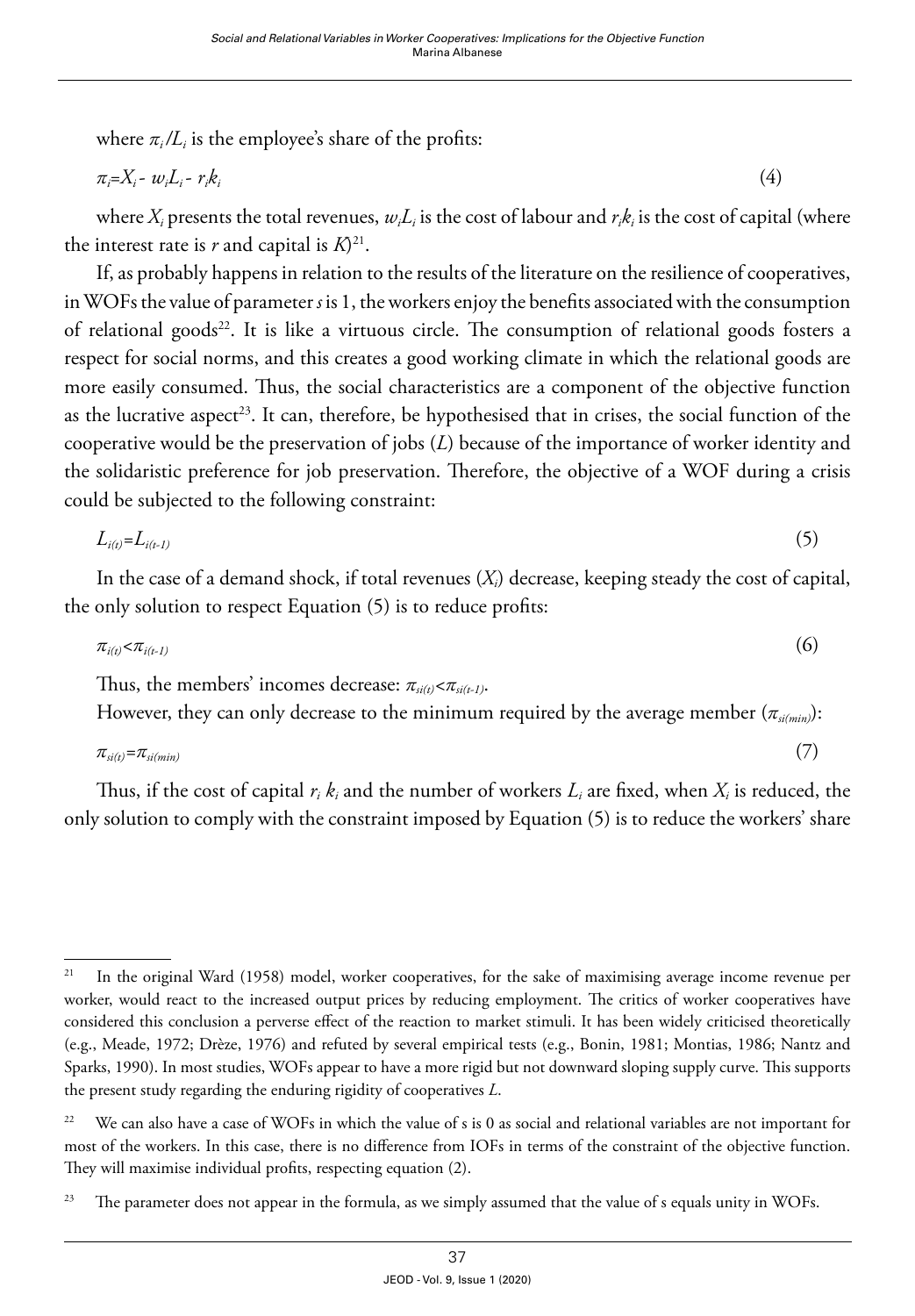of the profits, also to the level of *πsi(min)* if necessary24, leaving the number of workers unchanged  $L_{i(t)}=L_{i(t-1)}=\overline{L}_{i}$ .

Another solution, often analysed in the literature, is to reduce wages. In WOFs, the workers are the owners; thus, they can emphasise the lucrative or social aspects of the firm's objectives on the basis of the macro environment. For cooperatives, hiring the right workers and maintaining a supportive environment are key to sustainability. Therefore, in firms with good relationships and social interactions, the WOF model is more appropriate than the IOF for expressing these variables. This is related to the governance structure<sup>25</sup>.

#### **6. Relational variables during COVID-19**

The COVID-19 pandemic and the ensuing social distancing policies enacted in many countries have placed the organisation of production and work processes under unprecedented stress. Analyses of the effects of the pandemic on the labour market (Coibion, Gorodnichenko and Weber, 2020) are generating alarming projections on job and income losses (Cetrulo, Guarascio and Virgillito, 2020). WOFs exhibited resilience in the previous economic crisis. The present study investigated their ability to be resilient in the current crisis. In particular, quarantines could diminish the positive influence of workplace relationships, and this could have an effect on WOFs' resilience.

The previously discussed benefits associated with workplace relationships could be affected by the pandemic-induced crisis in the following three ways: the characteristics of the production process, the extent of the lockdown and the macroeconomic consequences of crisis. During a lockdown, individuals can opt for smart working, and this reduces social interactions. However, the option to adopt smart working depends on the job characteristics. Cetrulo, Guarascio and Virgillito (2020) revealed that the work-from-home jobs were held primarily by managers and executives, academics, technical professionals and clerical support workers. Sales and service workers, craft agriculture workers, manual operators, artisans and elementary workers have little to no opportunity to work from home.

In the World Cooperative Monitor, Euricse and ICA (2019) presented the distribution of the sectors represented by the world's top 300 cooperatives and mutuals: insurance, 39 per cent;

<sup>&</sup>lt;sup>24</sup> If the cooperative enterprise were to face excessive reductions in profit (i.e. negative profits and wage reductions below labour market participation), the wages would not cover the cost of the effort required of the business. Thus, the workers would immediately leave the company. This would be voluntary abandonment rather than dismissal.

<sup>&</sup>lt;sup>25</sup> Why this was less likely to be observed in IOFs than in cooperatives was a concern. The explanation is twofold. In IOFs, fearing lower labour levels due to low wages, they would hardly be willing to pay them (Shapiro and Stiglitz 1984). Moreover, Albanese, Navarra and Tortia (2015) showed that workers in IOFs would not accept flexible wages as they face the problem of employers' moral hazard: in the event of a negative shock, the risk that the wages will be lowered to the minimum level of the non-shirking constraint condition indicated in the Shapiro–Stiglitz model is very high. Albanese, Navarra and Tortia (2019) also indicated that more efficient monitoring and the absence of wage premiums to compensate for the expected costs of contract failures result in lower levels of non-shirking constraints in WOFs than in IOFs.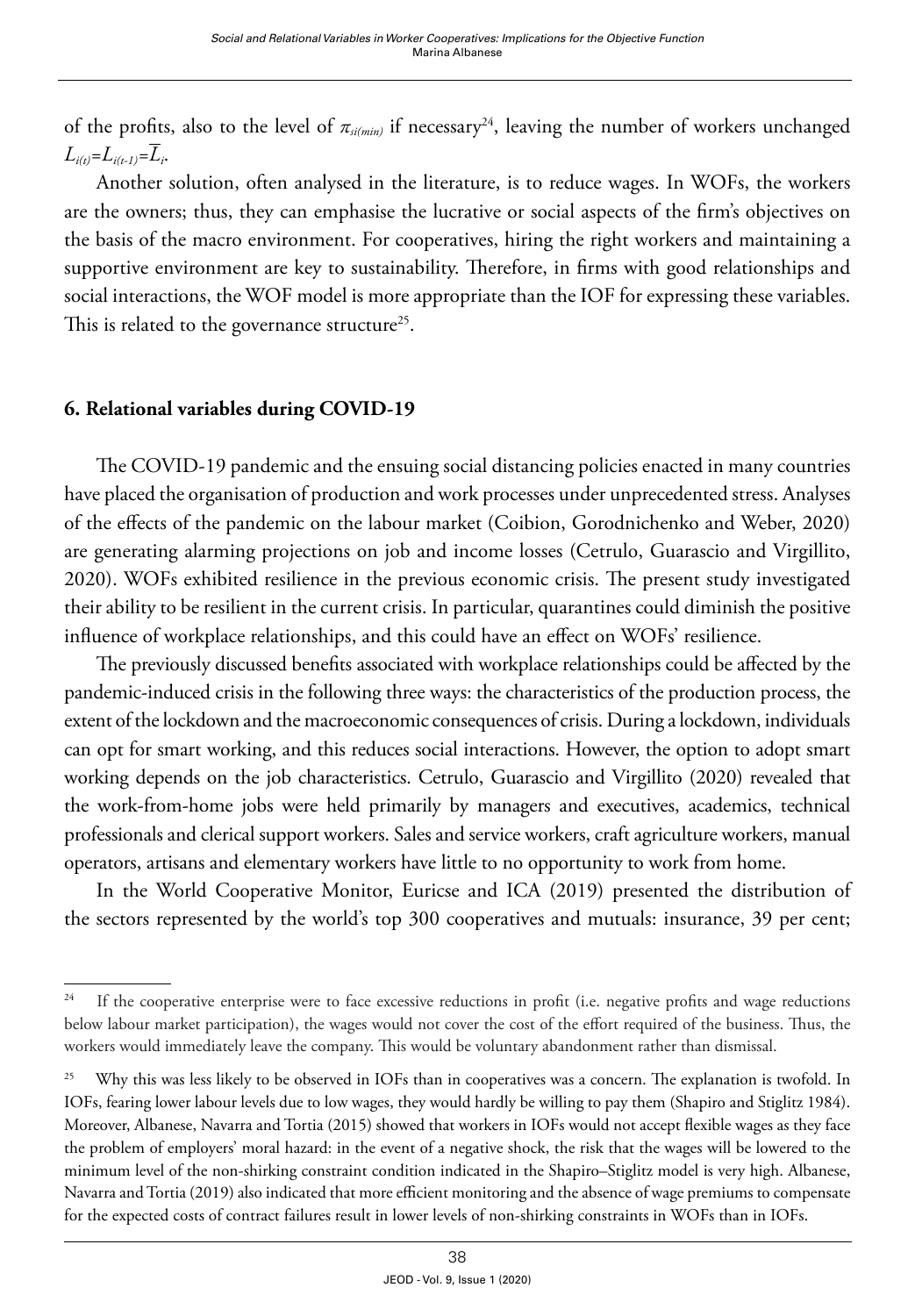agriculture, 31.7 per cent; wholesale and retail trade, 17.7 per cent; banking and financial services, 7 per cent; industry and utilities, 1 per cent; and health, education and social care, 1 per cent.

Regarding the consumption of relational goods and the effects of their positive externalities, the WOFs which rely on workplace-based jobs (i.e. agriculture, retail trade, health and social care) might be more greatly affected by COVID-19 quarantine measures in terms of the reduction in the positive social effects of the consumption of relational goods. With the implementation of smart working, social platforms can be a substitute for face-to face-relationships. However, the positive effects of relational and social variables can be achieved if management uses incentives to encourage the use of social platforms for advice, opinion exchange and other forms of interaction which are necessary to maintain a minimum level of worker collaboration and sociality.

The effects of incentives on the social interactions related to the use of social platforms in the previously presented model can be measured by the variations in the value of parameter s, the level of sociality in a firm. After the lockdown,  $s_a$  is its post-pandemic value. It can be equal to  $s_b$ , its pre-pandemic value (equal to 1 in WOFs) or it can also be zero. Whether the value of s is closer to one or zero depends on the production characteristics. Where possible, digital empowerment and the creation of networking platforms for workers can be an incentive to keep parameter s close to its pre-pandemic value. Unfortunately, the inability to engage in smart working would preclude interaction, and this could reduce the value of s.

Regarding the second issue, the extent of the lockdown, the absence of physical interpersonal relationships in the workplace for a short period would not change the employees' preference for good workplace relationships. Social platforms can facilitate relationships; thus, the positive effects of good workplace relationships would not be totally lost during a lockdown. Presumably, the limitations on collaboration during quarantine would lead to a reduction in relational goods and their positive externalities on the value of s. Thus, WOFs could be less resilient in the face of the pandemic-induced crisis than they were in the 2008 crisis. However, the most important variable for explaining the possible resilience of worker cooperatives is the magnitude of the recession and the consequent reduction in earnings. If the severity of the crisis results in a reduction in the value of the income of the average member  $(\pi_{si(t)})$  to a value lower than the minimum required by the average member  $(\pi_{si(min)})$ , as expressed in equation (7), the WOF will close. Workplace relationships and the workers' attention to social interactions would be compromised, and the workplace could no longer exist.

#### **7. Conclusions**

This study sought to answer two questions: What is the role of the social and relational characteristics of the labour factor in firms? How do these characteristics influence the firms' objective functions? WOFs are created by individuals with shared interests (Ben-Ner, 2018). However, as Marshall asserted, working conditions influence workers' attitudes towards social and relational aspects and, thus, their goals.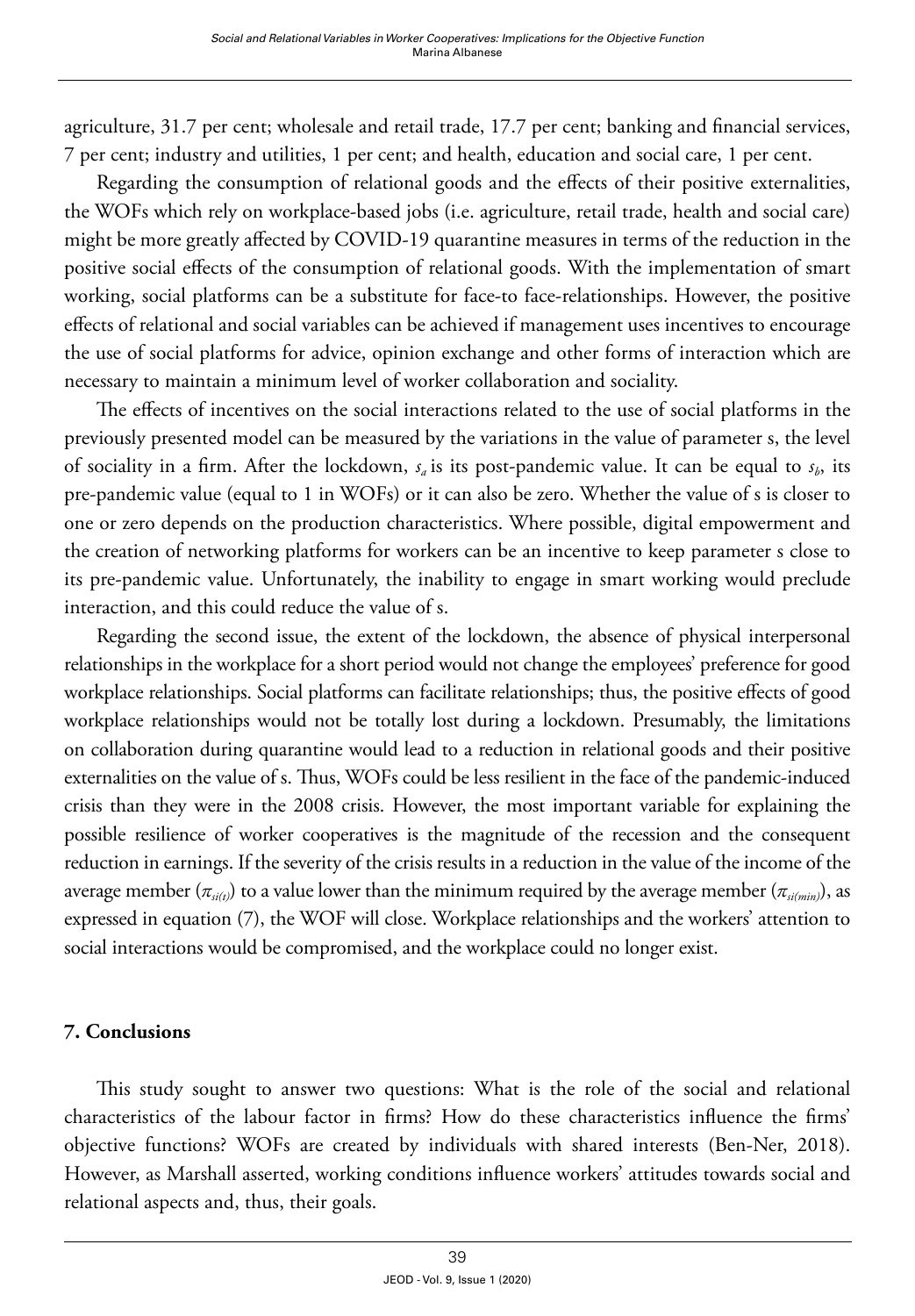If a good work climate (i.e. the workers are friends) exists in terms of the consumption of relational goods and the respect for social norms (no free riding), WOFs are the model of firm with a more flexible, if more complex, objective function. The objective of maximum income per worker or maximum employment prevails in considerations of the macroeconomic conditions.

The standard economic analyses, which do not consider the social and relational characteristics of the labour factor, do not fully explain workforce performance and the objective functions in WOFs. The prominent role of the lucrative aspect in the economic literature has not been confirmed by empirical analysis. Worker-owners tend to prefer job stability. The importance of this aspect is included in the traditional economic theories which focus on the dual role of WOFs; however, social characteristics have not been considered. This neglects the reality that the workforce is composed of individuals who value identity, relationships and social interactions.

Based on the findings of the present study, therefore, we have concluded that the worker cooperative is the firm model in which the social and relational characteristics of the workforce influence the objective function of the firm, while in IOFs they do not. The WOF firm model also permits the inclusion of social preferences. This has implications for the constraint of its objective function and, thus, the workforce can be preserved.

The pandemic and the related smart working modality present new challenges for the relational and social aspects of worker cooperatives. The key characteristic which favoured the resilience of worker cooperatives during the 2008 crisis might not be present in the COVID-19 crisis. Currently, there are no data on the post-pandemic resilience of worker cooperatives. The dual-objective function and its constraint on WOFs in terms of worker preferences is not likely to change in the short term. However, long lockdowns could erase positive workplace relationships and their benefits. The use of social platforms can be helpful. In a recent study on a post-COVID-19 society, Child (2020) affirms that co-determination and workplace self-management have the potential to alleviate the social and economic challenges of contemporary societies.

The COVID-19 emergency and the subsequent lockdowns have led to a period of expected recession. Thus, the possibility of a flexible objective function is of primary importance, and cooperatives could again possess the key characteristics for resilience. The real problem is instead represented by the magnitude of the COVID-19 crisis because workplaces cannot be preserved when firms fail.

#### **References**

Akerlof, G. & Kranton, R. (2000). Economics and Identity, *Quarterly Journal of Economics*, CVX(3): 715–753. DOI: <https://doi.org/10.1162/003355300554881>

Albanese, M., Navarra, C. & Tortia, E.C. (2015). Employer moral hazard and wage rigidity. The case of worker owned and investor owned firms, *International review of Law and Economics*, 43: 227-237. DOI: [https://doi.org/10.1016/j.](https://doi.org/10.1016/j.irle.2014.08.006) [irle.2014.08.006](https://doi.org/10.1016/j.irle.2014.08.006)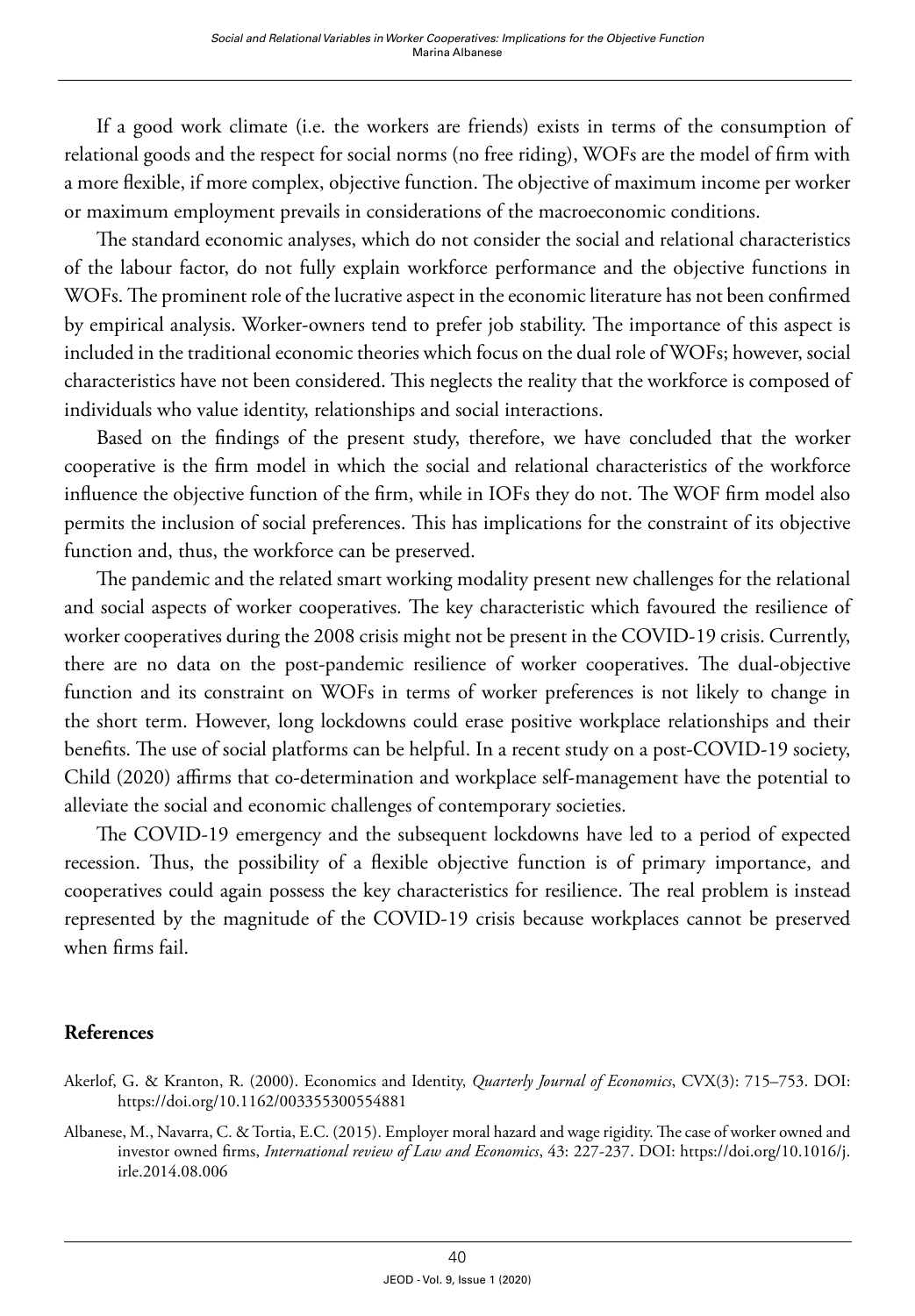- Albanese, M., Navarra, C. & Tortia, E.C. (2019). Equilibrium unemployment as a worker insurance device: wage setting in worker owned enterprises, *Economia Politica*, 36(3): 653-671. DOI: [https://doi.org/10.1007/s40888-018-](https://doi.org/10.1007/s40888-018-00139-z) [00139-z](https://doi.org/10.1007/s40888-018-00139-z)
- Albanese, M., & Villani, S. (2015). Organizational Models of Firms and Social Capital: the different aptitude of capitalistic and co-operative firm in accumulating social capital. In: A. Jensen, G. Patmore & E. Tortia (Eds.), *Cooperative Enterprises in Australia and Italy. Comparative analysis and theoretical insights*, pp. 191-205. Firenze University Press: Firenze.
- Alchian, A. & Demsetz, H. (1972). Production, information costs, and economic organization, *The American Economic Review*, 62(5): 777-795.
- Alves, G., Burdín, G. & Dean, A. (2016). Workplace democracy and job flows, *Journal of Comparative Economics***,** 44(2): 258-271. DOI:<https://doi.org/10.1016/j.jce.2015.09.001>
- Antoci, A., Sacco P.L. & Vanin, P. (2002). Il rischio dell'impoverimento sociale nelle economie avanzate [The risk of social impoverishment in advanced economies]. In: S. Zamagni & P. Sacco (Eds.), *Complessità relazionale e comportamento economico, verso un nuovo paradigma di razionalità* [Relational complexity and economic behaviour, towards a new paradigm of rationality], pp. 395-430. Bologna: Il Mulino.
- Arando, S., Freundlich, F., Gago, M., Jones D.C. & Kato, T. (2010). Assessing Mondragón: Stability & Managed Change in the Face of Globalization, *William Davidson Institute Working Paper* No. 1003, University of Michigan. DOI: <https://doi.org/10.2139/ssrn.1726449>
- Bandiera, O., Barankay, I. & Rasul, I. (2005). Preferences and the Response to Incentives: Evidence from Personnel Data, *Quarterly Journal of Economics*, 120(3): 917-962.
- Bartlett, W., Cable, J., Estrin, S., Jones, D. & Smith, S. (1992). Labor managed cooperatives and private firms in North Central Italy: an empirical comparison, *Industrial and Labor Relations Review*, 46(1): 03–118. DOI: [https://doi.](https://doi.org/10.1177/001979399204600108) [org/10.1177/001979399204600108](https://doi.org/10.1177/001979399204600108)
- Bartolini, S. (2010). *Manifesto per la felicità* [Poster for happiness]. Roma: Donzelli Editore.
- Ben-Ner, A. (2018). Reflections on the future evolution of social, nonprofit and cooperative enterprise, *Annals of Public and Cooperative Economics*, 89(1): 109-124. DOI:<https://doi.org/10.1111/apce.12196>
- Ben-Ner, A. & Ellman, M. (2013). The contributions of behavioural economics to understanding and advancing the sustainability of worker cooperatives, *Journal of entrepreneurial and organizational diversity*, 2(1): 75-100. DOI: *<https://doi.org/10.5947/jeod.2013.005>*
- Bernheim, B. D. (1994). A theory of conformity*, Journal of political Economy*, 102(5): 841-877. DOI: [https://doi.](https://doi.org/10.1086/261957) [org/10.1086/261957](https://doi.org/10.1086/261957)
- Besley, T. & Coate, S. (1992). Understanding welfare stigma: Tax payer resentment and statistical discrimination, *Journal of Public Economics*, 48(2): 165-183. DOI: [https://doi.org/10.1016/0047-2727\(92\)90025-B](https://doi.org/10.1016/0047-2727(92)90025-B)
- Bonin, J.P. (1981). The Theory of the Labor-Managed Firm from the Membership's Perspective with Implications for Marshallian Industry Supply, *Journal of Comparative Economics*, 5(4): 337-351. DOI: [https://doi.](https://doi.org/10.1016/0147-5967(81)90054-8) [org/10.1016/0147-5967\(81\)90054-8](https://doi.org/10.1016/0147-5967(81)90054-8)
- Borzaga, C. & Tortia, E.C. (2017). Cooperation as coordination mechanism: A new approach to the economics of cooperative enterprises. In: J. Michie, J.R. Blasi & C. Borzaga (Eds.), *The Oxford handbook of mutual, cooperative, and co-owned busi*ness, pp. 55–75. Oxford: Oxford University Press.
- Bowles, S. & Gintis, H. (1987). *Democracy and capitalism: Property, community, and the contradictions of modern social thought.* New York: Basic Books. DOI: <https://doi.org/10.2307/25143010>
- Bowles, S. & Gintis, H. (1998). Mutual monitoring in teams: the effects of residual claimancy and reciprocity, *Santa Fe Institute Working Paper,* No. 98-08-074.
- Bruni, L. & Porta, P. (2007). *Handbook on the Economics of Happiness*. Cheltenham: Elgar. DOI: [https://doi.](https://doi.org/10.4337/9781847204158) [org/10.4337/9781847204158](https://doi.org/10.4337/9781847204158)
- Bruni, L. & Zamagni, S. (2007). *Civil Economy*. Oxford: Peter Lang.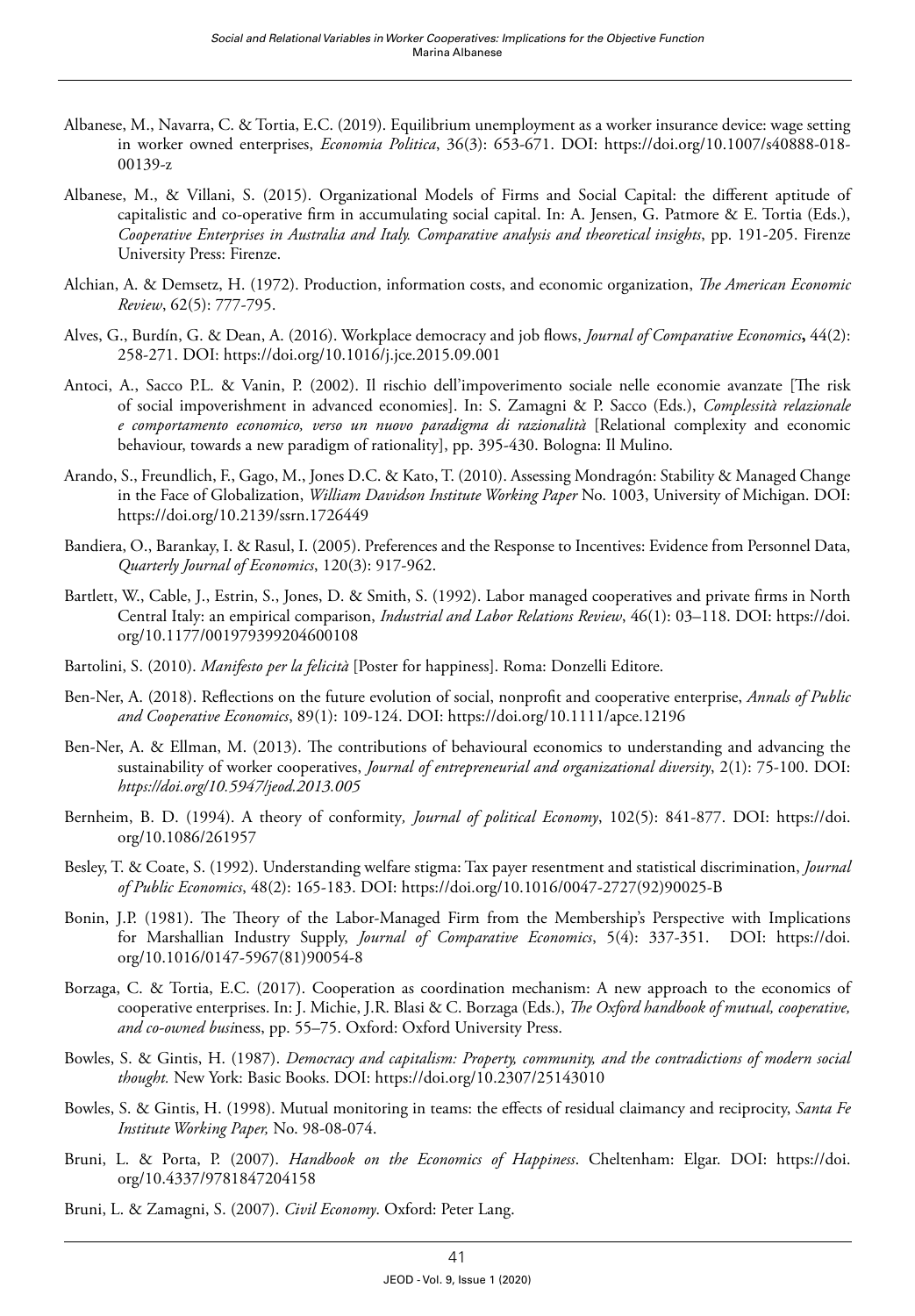- Burdín, G., & Dean, A. (2009). New evidence on wages and employment in worker cooperatives compared with capitalist firms, *Journal of Comparative Economics*, 37(4): 517-533. DOI:<https://doi.org/10.1016/j.jce.2009.08.001>
- Burdín, G. & Dean, A. (2012). Revisiting the objectives of worker-managed firms: An empirical assessment, *Economic Systems*, 36(1): 158-171. DOI:<https://doi.org/10.1016/j.ecosys.2011.06.003>
- Cetrulo, A., Guarascio, D. & Virgillito, M.E. (2020). The privilege of working from home at the time of social distancing, *Intereconomics*, 55: 142-147. DOI: <https://doi.org/10.1007/s10272-020-0891-3>
- Child, J. (2020). Organizational participation in post-covid society–its contributions and enabling conditions, *International Review of Applied Economics*: Special Issue: Transitioning from the Covid-19 crisis towards a sustainable future: 1-30. DOI: <https://doi.org/10.1080/02692171.2020.1774976>
- Coibion, O., Gorodnichenko Y. & Weber, M. (2020). Labor Markets during the COVID-19 Crisis: A Preliminary View, *BFI Working Paper*, No. 2020-41. DOI: <https://doi.org/10.3386/w27017>
- Craig, B. & Pencavel, J. (1992). The behaviour of workers cooperatives: the plywood companies of the Pacific Northwest, *The American Economic Review*, 82(5): 1083–1105.
- Craig, B. & Pencavel, J. (1993). The objectives of worker cooperatives, *Journal of Comparative Economics*, 17(2): 288-308. DOI:<https://doi.org/10.1006/jcec.1993.1027>
- Craig, B. & Pencavel, J. (1994). The empirical performance of orthodox models of the firm: Conventional firms and worker cooperatives, *Journal of Political Economy*, 102(4): 718-744. DOI:<https://doi.org/10.1086/261952>
- Craig, B., Pencavel, J., Farber, H. & Krueger, A. (1995). Participation and productivity: a comparison of worker cooperatives and conventional firms in the plywood industry. *Brookings Papers on Economic Activity - Microeconomics*, 26: 121- 174. DOI:<https://doi.org/10.2307/2534773>
- Delbono, F. & Reggiani. C. (2013). Cooperative firms and the crisis: evidence from some Italian mixed oligopolies, *Annals of Public and Cooperative Economics*, 84(4): 383-397. DOI:<https://doi.org/10.1111/apce.12020>
- Depedri, S., Tortia, E.C. & Carpita, M. (2012). Feeling satisfied by feeling motivated at work: evidence in the Italian social service sector. In: J. Heiskanen, H. Henrÿ, P. Hytinkoski & T. Köppä (Eds.), *New Opportunities for Cooperatives: New Opportunities for People*, pp.136-153. Helsinki: University of Helsinki, Ruralia Institute. Available at: [https://](https://helda.helsinki.fi/bitstream/handle/10138/228135/Publications27.pdf?sequence=1&isAllowed=y) [helda.helsinki.fi/bitstream/handle/10138/228135/Publications27.pdf?sequence=1&isAllowed=y](https://helda.helsinki.fi/bitstream/handle/10138/228135/Publications27.pdf?sequence=1&isAllowed=y) [Accessed: 10<sup>th</sup> August 2020].
- Domar, E.D. (1966). The Soviet Collective Farm as a Producer Cooperative, *The American Economic Review*, 56(4): 734- 757.
- Donati, P. (2019). Discovering the relational goods: their nature, genesis and effects, *International Review of Sociology*, 29(2): 238-259. DOI:<https://doi.org/10.1080/03906701.2019.1619952>
- Dow, G.K. (2018). *The labor-managed firm: Theoretical foundations.* Cambridge, MA: Cambridge University Press. DOI: <https://doi.org/10.1017/9781316459423>
- Drèze, J.H. (1976). Some Theories of Labor-Management and Participation, *Econometrica,* 14(6): 1125-1139. DOI: <https://doi.org/10.2307/1914250>
- Euricse & ICA (2019). *World Co-operative Monitor. Exploring the co-operative economy Report 2019*. Available at: [https://](https://www.euricse.eu/it/publications/world-cooperative-monitor-2019/) [www.euricse.eu/it/publications/world-cooperative-monitor-2019/](https://www.euricse.eu/it/publications/world-cooperative-monitor-2019/) [Accessed: 10<sup>th</sup> August 2020].
- Eurofound (2019). *Cooperatives and social enterprises: Work and employment in selected countries*. Luxembourg: Publications Office of the European Union.
- European Parliament (2013). Resolution of 2 July 2013 on the contribution of cooperatives to overcoming the crisis, 2012/2321(INI), *Official Journal of the European Union*, C 75, 26 February 2016.
- Falk, A. & Ichino, A. (2006). Clean evidence on peer effects, *Journal of labor economics*, 24(1): 39-57. DOI: [https://doi.](https://doi.org/10.1086/497818) [org/10.1086/497818](https://doi.org/10.1086/497818)
- Fehr, E., Fischbacher, U. & Gächter, S. (2002). Strong reciprocity, human cooperation, and the enforcement of social norms, *Human nature*, 13(1): 1-25. DOI: <https://doi.org/10.1007/s12110-002-1012-7>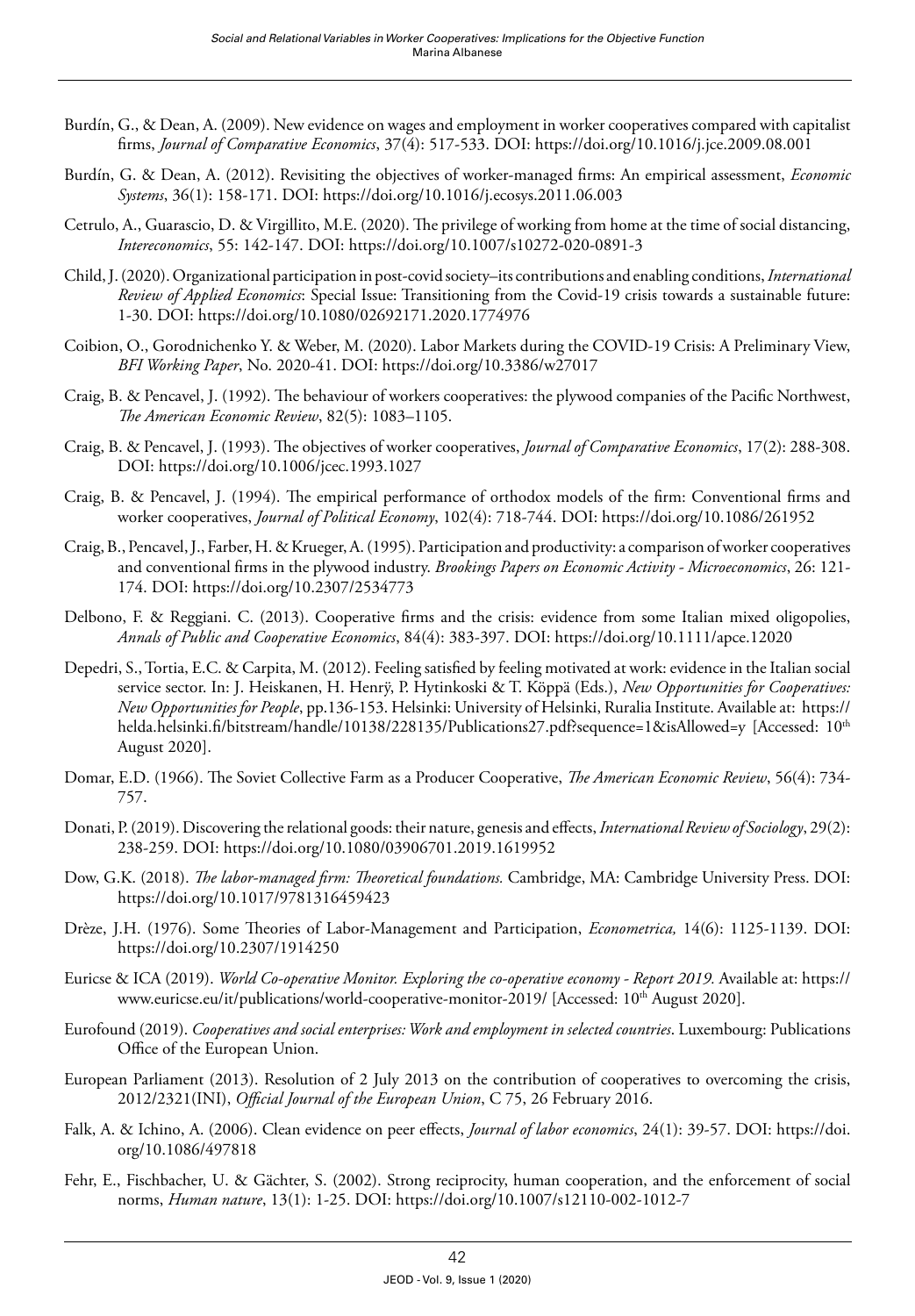- Frohlich, N., Godarda, J., Oppenheimer, J.A. & Starke, F.A. (1998). Employee versus Conventionally- Owned and Controlled Firms: An Experimental Analysis, *Managerial and Decisions Economics*, 19(4-5): 311–326. DOI: [https://doi.org/10.1002/\(SICI\)1099-1468\(199806/08\)19:4/5<311::AID-MDE893>3.0.CO;2-I](https://doi.org/10.1002/(SICI)1099-1468(199806/08)19:4/5%3c311::AID-MDE893%3e3.0.CO;2-I)
- Garicano, L., Palacios-Huerta, I. & Prendergast, C. (2005). Favoritism under social pressure, *Review of Economics and Statistics*, 87(2): 208-216. DOI: <https://doi.org/10.1162/0034653053970267>
- Guest, D. (2002). Human Resource Management, Corporate Performance and Employee Wellbeing: Building the Worker into HRM, *The Journal of Industrial Relations*, 44 (3): 335-358. DOI:<https://doi.org/10.1111/1472-9296.00053>
- Gui, B. (2000). Beyond transactions: On the interpersonal dimension of economic reality, *Annals of Public and Cooperative Economics*, 71(2): 139-168. DOI: <https://doi.org/10.1111/1467-8292.00138>
- Gui, B. (2002). *Più che scambi incontri. La teoria economica alle prese con i fenomeni relazionali* [More than exchanges. Economic theory dealing with relational phenomena] Bologna: Il Mulino.
- Gui, B. & Sugden, R. (Eds.). (2005). *Economics and social interaction: Accounting for interpersonal relations*. Cambridge, UK: Cambridge University Press. DOI: <https://doi.org/10.1017/CBO9780511522154>
- Holmstrom, B. (1982). Moral hazard in teams, *The Bell Journal of Economics*, 13(2): 324-340. DOI: [https://doi.](https://doi.org/10.2307/3003457) [org/10.2307/3003457](https://doi.org/10.2307/3003457)
- Huck, S., Kübler, D. & Weibull, J. (2012). Social norms and economic incentives in firms, *Journal of Economic Behavior & Organization*, 83(2): 173-185. DOI: <https://doi.org/10.1016/j.jebo.2012.05.005>
- Kandel, E. & Lazear, E.P. (1992). Peer pressure and partnerships, *Journal of political Economy*, 100(4): 801-817. DOI: <https://doi.org/10.1086/261840>
- Knez, M. & Simester, D. (2001). Firm-wide incentives and mutual monitoring at Continental Airlines, *Journal of Labor Economics*, 19(4): 743-772. DOI: <https://doi.org/10.1086/322820>
- Marglin, S.A. (1974). What Do Bosses Do? The Origins and Functions of Hierarchy in Capitalist Production. *Review of Radical Political Economic*, 6(2): 60-112. DOI:<https://doi.org/10.1177/048661347400600206>
- Marshall, A. (1873). Future of the Working Classes. A Paper Read at the Conversazione of the Cambridge Reform Club, Nov. 25, 1873. Cambridge Independent Press.
- Marshall, A. (1890). *Principles of Economics,* Vol I. London: Macmillan.
- McCain, R.A. (1977). On the Optimal Financial Environment for Worker Cooperatives, *Zeitschrift Fur Nationalokonomie*, 3(3-4): 355-384. DOI: <https://doi.org/10.1007/BF01291379>
- Meade, J.E. (1972). The theory of labour-managed firms and of profit-sharing, *Economic Journal*, 82(325): 402–428. DOI: <https://doi.org/10.2307/2229945>
- Mill, J.S. (1871). *Principles of Political Economy*, 7th ed. New Jersey: Augustus M. Kelley Publishers
- Moffitt, R. (1983). An Economic Model of Welfare Stigma, *The American Economic Review*, 73(5): 1023-1035.
- Montias, J.M. (1986). On the labor-managed firm in a competitive environment, *Journal of Comparative Economics*, 10: 2-8. DOI: [https://doi.org/10.1016/0147-5967\(86\)90114-9](https://doi.org/10.1016/0147-5967(86)90114-9)
- Nantz, K. & Sparks, R. (1990). The labor-managed firm under imperfect monitoring: Employment and work effort responses, *Journal of Comparative Economics*, 14(1): 33-50. DOI: [https://doi.org/10.1016/0147-](https://doi.org/10.1016/0147-5967(90)90084-M) [5967\(90\)90084-M](https://doi.org/10.1016/0147-5967(90)90084-M)
- Pérotin, V. (2016). What do we really know about worker co-operatives? Executive summary. Manchester, UK: Cooperatives UK. DOI: <https://doi.org/10.7228/manchester/9780719099595.003.0014>
- Putterman, L. (1984). On some recent explanations of why capital hires labor, *Economic Inquiry*, 22(2): 171-187. DOI: <https://doi.org/10.1111/j.1465-7295.1984.tb00677.x>
- Puusa, A., Hokkila, K. & Varis, A. (2016). Individuality vs. communality. A new dual role of cooperatives?, *Journal of Co-operative Organization and Management*, 4(1): 22-30. DOI:<https://doi.org/10.1016/j.jcom.2016.02.002>